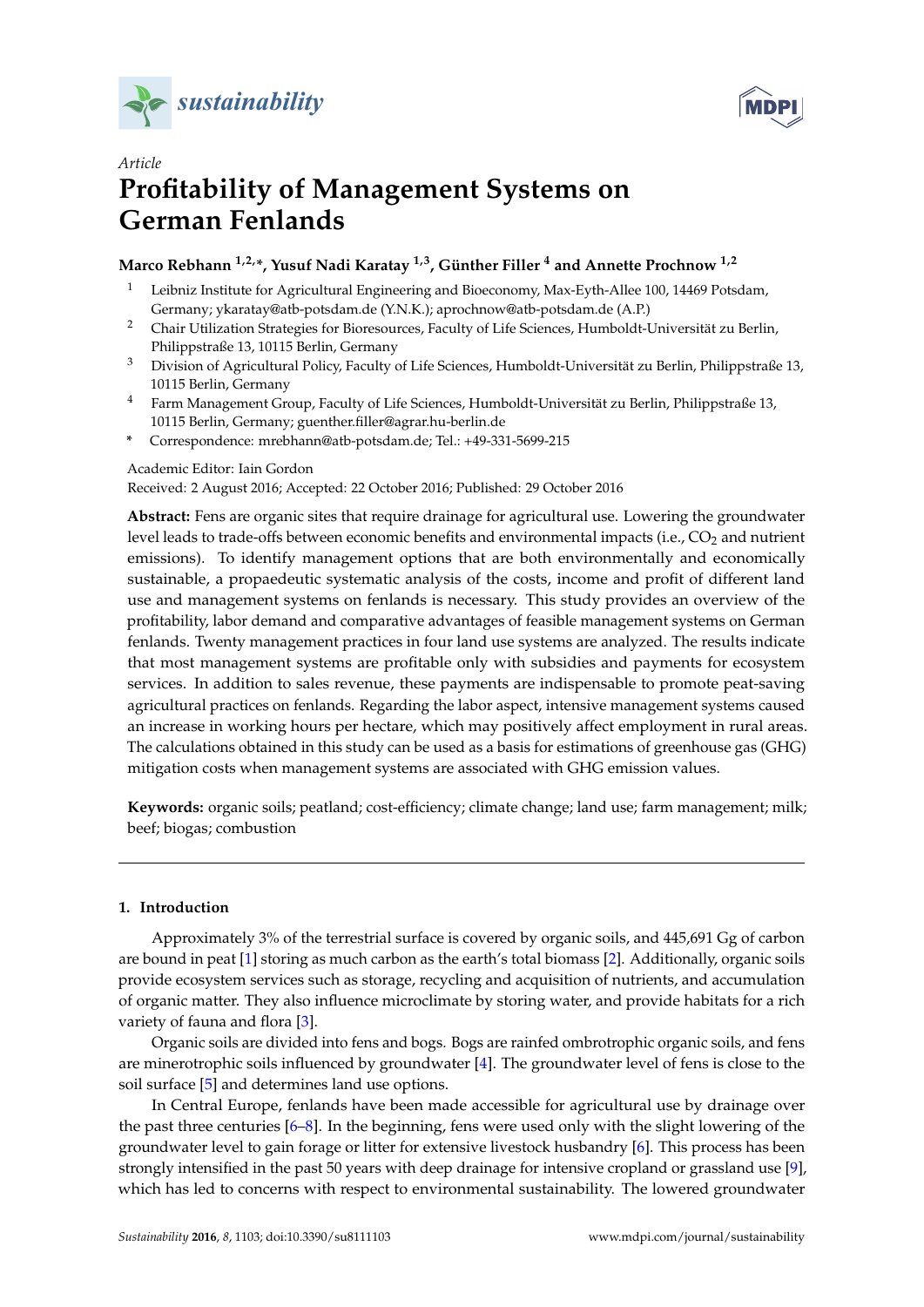level causes the loss of important ecological functions such as storage for water, carbon, nutrients, and habitats. Due to peat decomposition under aerobic conditions, the bound carbon is released to the atmosphere as  $CO<sub>2</sub>$ . Thus, drained peatland use is identified as an important source of greenhouse gas (GHG) emissions [\[1](#page-16-0)[,9\]](#page-17-3). Over 25 million hectares of organic soils are drained worldwide [\[10\]](#page-17-4). According to management intensity, drained peatlands can be categorized as drained cropland, deep-drained nutrient-rich grassland, and shallow-drained nutrient-rich grassland, and rewetted fenlands [\[9\]](#page-17-3). Total greenhouse gas emissions ( $CO<sub>2</sub>$ , CH<sub>4</sub> and N<sub>2</sub>O) decrease at lower management intensity from 34.38 t CO<sub>2</sub> e. ha<sup>-1</sup>·year<sup>-1</sup> for drained cropland to 26.38 t CO<sub>2</sub> e. ha<sup>-1</sup>·year<sup>-1</sup> for deep-drained nutrient-rich grassland, and  $16.45$  t  $\rm CO_2$  e. ha $^{-1}$  year $^{-1}$  for shallow-drained nutrient-rich grassland [\[9\]](#page-17-3). Rewetting of fenlands is discussed as a GHG mitigation option [\[11](#page-17-5)[,12\]](#page-17-6) reducing total greenhouse gas emissions to 9.90 t CO<sub>2</sub> e. ha<sup>-1</sup>·year<sup>-1</sup> [\[9\]](#page-17-3). However, rewetting severely restricts land use.

There is a lack of studies assessing the trade-offs between the environmental and production functions of fenlands. For such comparative analyses, it is necessary to estimate the cost structures and net returns of management practices on fenlands. This includes analyses of constrained mechanization and alternative production options on fenlands [\[13\]](#page-17-7).

Several economic aspects of management systems on rewetted fenlands have been analyzed at farm and regional levels in previous studies. They examine the economic efficiency of single crops or single land use systems on fenlands [\[14](#page-17-8)[–17\]](#page-17-9), charcoal production from biomass of near-natural fenlands [\[18\]](#page-17-10), and calculations of GHG mitigation costs of peat conservation [\[19,](#page-17-11)[20\]](#page-17-12). A systematic analysis of the costs and revenues of different land use and management systems on fenlands has not yet been conducted. However, such an analysis is needed to compare the profitability of utilization options for fenlands, to provide data for subsequent calculations of GHG mitigation costs and to identify management options that are both environmentally and economically sustainable. Such information is necessary to estimate microeconomic and macroeconomic efficiency for fenland use.

The objective of this study is to provide an overview of the profitability, labor demand and comparative advantages of land use and management systems on fenlands. We define 20 management practices in four land use systems, and we calculate the costs, income, and net return for each system. According to the outcome of the analysis, we determine profitable, low profitable, and unprofitable management systems on the farm scale.

## **2. Materials and Methods**

### *2.1. Land Use and Management Systems*

We refer to natural conditions, common fenland management practices, and farm production data in the federal state of Brandenburg in northeast Germany. The annual mean temperature in Brandenburg is 9.4 °C, and the annual precipitation is 567 mm (1986–2015) [\[21\]](#page-17-13). A total of approximately 159,000 ha fenlands are managed as cropland (11,000 ha), grassland (110,000 ha), forest (30,000 ha) and near-natural fen (8000 ha) [\[22\]](#page-17-14).

Based on common practice in Brandenburg, we consider four main land use systems on fenlands: cropland, intensive grassland, extensive grassland, and near-natural fen. The land use systems differ in their groundwater level and management intensity. Within these land use systems, we define 20 management systems based on management intensity and main products (Table [1\)](#page-2-0).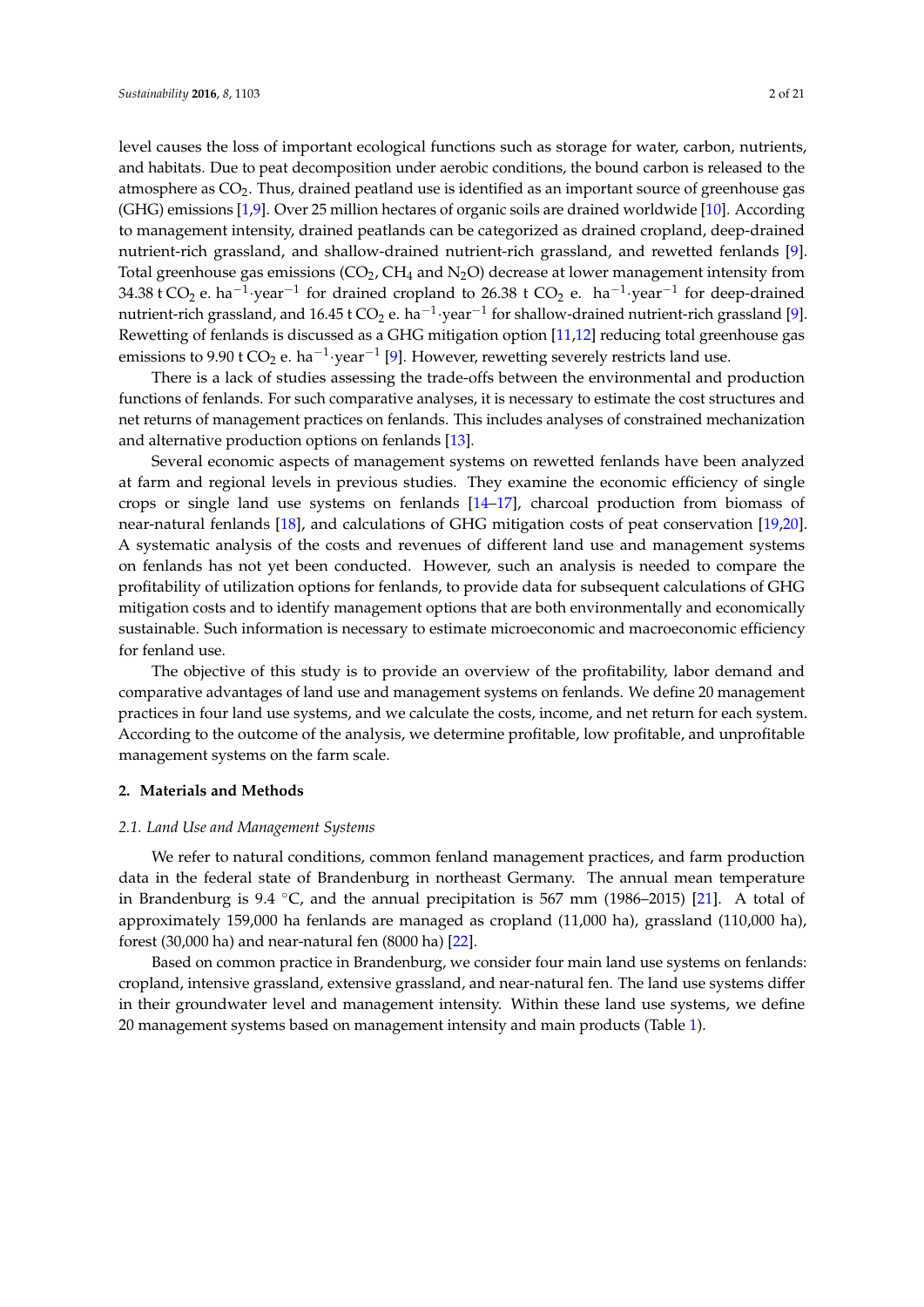<span id="page-2-0"></span>

|                             |                                             | $\mathbf{1}$    | $\overline{2}$ | 3                          | 4              | 5               | 6                          | 7                       | 8              | 9                       | 10              |
|-----------------------------|---------------------------------------------|-----------------|----------------|----------------------------|----------------|-----------------|----------------------------|-------------------------|----------------|-------------------------|-----------------|
| <b>Land Use</b>             |                                             |                 |                |                            |                |                 | Cropland                   |                         |                |                         |                 |
| Main farm<br>focus          |                                             | Milk            | Milk           | Beef                       | Energy         |                 | Food/feed                  | Milk                    | Milk           | Beef                    | Energy          |
| Products                    |                                             | Milk,<br>biogas | Milk           | Bulls,<br>biogas           | Biogas         |                 | Cash crops                 | Milk,<br>Milk<br>biogas |                | Bulls,<br>biogas        | Biogas          |
| Main crop                   |                                             | Maize           | Maize          | Maize                      | Maize          | Barley          | Potato <sup>c</sup>        | Grass                   | Grass          | Grass                   | Grass           |
| <b>Biomass</b>              | $t$ DM $a$<br>$ha^{-1}$ ·year <sup>-1</sup> | 13              | 13             | 13                         | 13             | 5.04            | 6.6                        | 10                      | 10             | 10                      | 10              |
| vield                       | $t$ FM $b$<br>$ha^{-1}$ ·year <sup>-1</sup> | 37.14           | 37.14          | 37.14                      | 37.14          | 6               | 30                         | 28.57                   | 28.57          | 28.57                   | 28.57           |
| Reference                   |                                             | $[17]$          | $[17]$         | $[17]$                     | $[17]$         | $[17]$          | $[17]$                     | $[17]$                  | $[17]$         | $[17]$                  | $[17]$          |
| Number of harvests per year |                                             | $\mathbf{1}$    | $\mathbf{1}$   | $\mathbf{1}$               | $\mathbf{1}$   | $\mathbf{1}$    | 1                          | 4                       | $\overline{4}$ | 4                       | $\overline{4}$  |
| Milk yield<br>per cow       | $kg$ year <sup>-1</sup>                     | 9000            | 9000           |                            |                |                 |                            | 8000                    | 8000           |                         |                 |
|                             |                                             | 11              | 12             | 13                         | 14             | 15              | 16                         | 17                      | 18             | 19                      | 20              |
| <b>Land Use</b>             |                                             |                 |                | <b>Intensive Grassland</b> |                |                 | <b>Extensive Grassland</b> |                         |                | <b>Near-Natural Fen</b> |                 |
| Main farm<br>focus          |                                             | Milk            | Milk           | Beef                       | Energy         | Calf            |                            | Energy                  |                | Energy                  |                 |
| Products                    |                                             | Milk,<br>biogas | Milk           | Bulls,<br>biogas           | Biogas         | Suckler<br>cow  | <b>Biogas</b>              | Combustion              |                | Combustion              | Unused          |
| Main crop                   |                                             | Grass           | Grass          | Grass                      | Grass          | Grass/<br>herbs | Grass                      | Grass/<br>herbs         | Alder          | Reed                    | Grass/<br>herbs |
| <b>Biomass</b>              | $t$ DM $a$<br>$ha^{-1}$ ·year <sup>-1</sup> | 8               | 8              | 8                          | 8              | 5.8             | 5.8                        | 5.8                     | 3.5            | 12.5                    | 1.5             |
| vield                       | $t$ FM $b$<br>$ha^{-1}$ year <sup>-1</sup>  | 22.86           | 22.86          | 22.86                      | 22.86          | 16.57           | 16.57                      | 16.57                   | 6              | 14.71                   |                 |
| Reference                   |                                             | $[17]$          | $[17]$         | $[17]$                     | $[17]$         | $[17]$          | [17]                       | $[17]$                  | $[23]$         | $[24]$                  | $[25]$          |
| Number of harvests per year |                                             | $\overline{4}$  | $\overline{4}$ | $\overline{4}$             | $\overline{4}$ | $\mathbf{1}$    | $\mathbf{1}$               | $\mathbf{1}$            | 0.166          | $\mathbf{1}$            | $\Omega$        |
| Milk vield<br>per cow       | $kg$ year <sup>-1</sup>                     | 8000            | 8000           |                            |                |                 |                            |                         |                |                         |                 |

**Table 1.** Characteristics of management systems considered in the study.

<sup>a</sup> DM: Dry matter; <sup>b</sup> FM: Fresh matter; <sup>c</sup> After sorting out, 27 t FM sold as potato for food and 3 t FM for feed.

Cropland is land used for the cultivation of crops [\[26\]](#page-18-1). Within this land use system, we consider ten management systems to produce cash crops, milk, beef and/or biogas (Table [1\)](#page-2-0). Maize, barley, potato, and field grass are the crops analyzed in this study. Mineral and/or organic fertilizers are applied to the amount of nutrients removed. Depending on crop rotation, one or more harvests per year are conducted. Groundwater levels are lowered to at least 0.6 m below the surface to ensure oxygen supply in the crop root zone and to enable machinery operations [\[13](#page-17-7)[,27\]](#page-18-2). This land use system is in line with the Intergovernmental Panel on Climate Change (IPCC) management practices of cropland and managed grassland on drained inland organic soils [\[9\]](#page-17-3).

Intensive grassland is considered permanent grassland used for five years or more for forage grasses and herbs that are regularly re-seeded, fertilized, and subject to weed control [\[26\]](#page-18-1). Within this land use system, we distinguish four management systems: the production of milk or beef, the combined production of milk/beef and biogas, and sole biogas production (Table [1\)](#page-2-0). Three to five harvests per year are common practice [\[28](#page-18-3)[–30\]](#page-18-4). To achieve yields up to 12 t dry mass (DM) per hectare and year, mineral and/or organic fertilizers are applied several times a year with a total amount of up to 380 kg·N·ha<sup>-1</sup>·year<sup>-1</sup> [\[31\]](#page-18-5). In periods of machinery operation, groundwater levels should be lowered to at least 0.5 m below the soil surface [\[32\]](#page-18-6). Similar to cropland, this management system is in line with the IPCC management practices of cropland and managed grassland on drained inland organic soils [\[9\]](#page-17-3).

Extensive grassland is defined as permanent grassland with annual and perennial self-seeding vegetation. It is endemic and managed without re-seeding, fertilization, or weed control [\[26\]](#page-18-1). Fertilization occurs only by excreta remaining in the field in case of grazing. Biomass is harvested usually twice a year. In periods of machinery operation, the groundwater level is lowered moderately, to approximately 0.3 m below the soil surface. However, in individual cases, it can be considerably deeper [\[13\]](#page-17-7). Within this land use system, we differentiate four management systems: suckler cow husbandry, the production of hay or wood for combustion, and biogas production (Table [1\)](#page-2-0). The land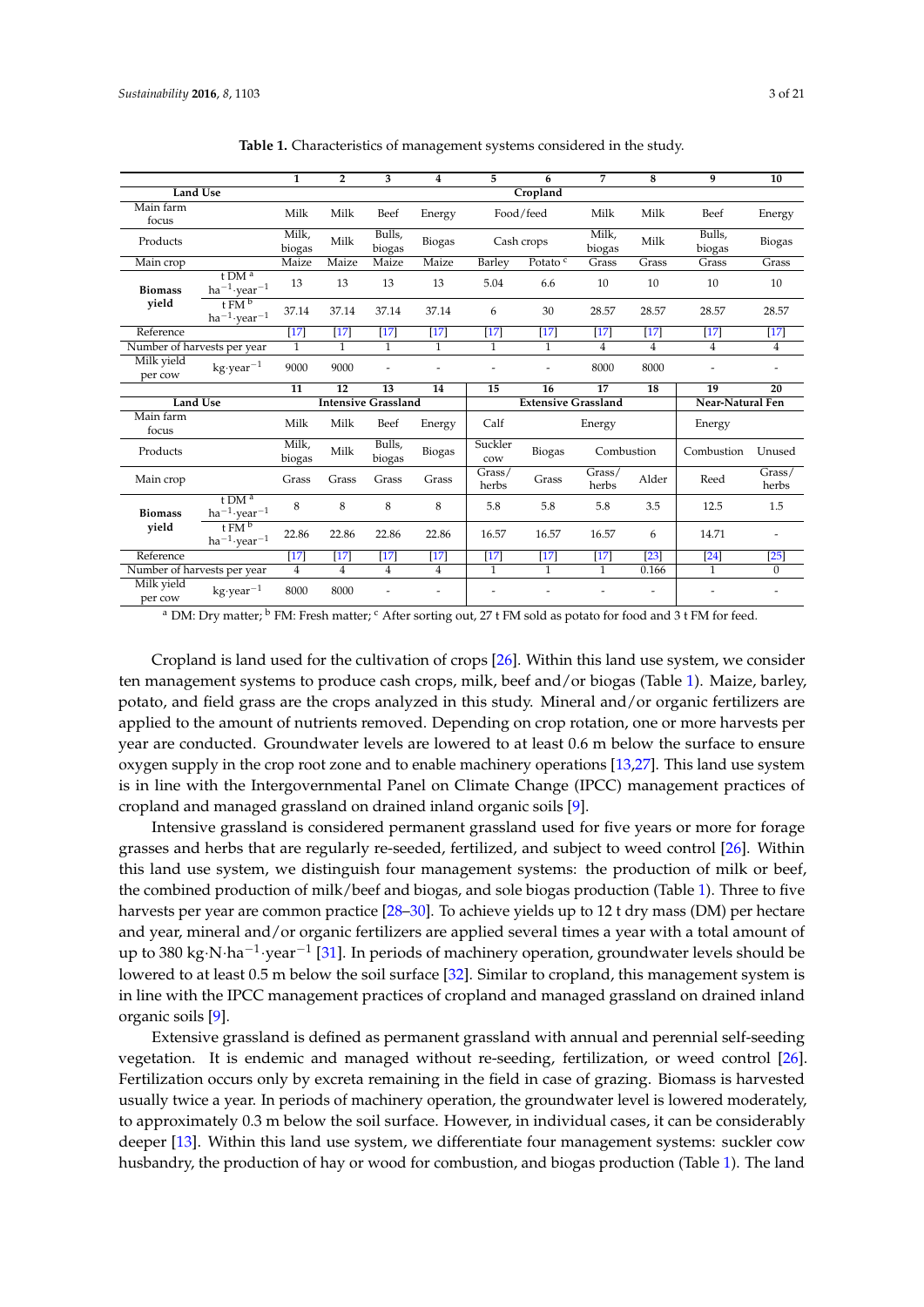use system of extensive grassland is also in line with the IPCC management practices of managed grassland with a maximum groundwater level and low management intensity.

Near-natural fens are organic sites without the active lowering of the groundwater level. Therefore, groundwater levels are near the soil surface throughout the year. These sites are not fertilized. Vegetation is dominated by adapted native plant species such as common reed (*Phragmites australis* L.) and sedges (*Carex* spec. L.), which are not suitable for livestock feeding [\[33\]](#page-18-7). This type of land use is called paludiculture ("*palus*" means "mire" in Latin). We consider two management systems within this land use system: reed harvest for combustion and fenland without use (Table [1\)](#page-2-0). This land use system corresponds to the rewetted organic soils according to the IPCC management practices of paludiculture [\[9\]](#page-17-3).

## *2.2. Profitability Calculation Approach for Fenland Management Systems*

## 2.2.1. Income, Costs and Net Return (Profit)

We calculate the income, costs, and net return for the 20 management systems for a model farm with 150 ha. We perform economic assessments for all management systems based on the same production steps and assumptions in order to assure comparability.

Income contains common items such as sales and earnings from subsidies. In the short run, income must be sufficient to pay variable costs. In the long run, income should be sufficient to pay all costs of production for resources to be used in their most profitable alternative. Net return (profit) can be estimated by combining income and costs.

The profit for j's fenland management system  $(\pi_j)$  is the difference between income (I<sub>j</sub>) and total production costs (TCj) (Equation (1)).

$$
\pi_j = I_j - TC_j \tag{1}
$$

In every management system j, different numbers of products n are generated. Income I<sub>j</sub> for j's fenland management system is calculated as the sum product of the yields for the products  $(Y_{ii})$ and their respective sales prices,  $P_{ii}$ . For example, in management system 1, the products are milk  $(Y_{11})$  as well as energy  $(P_{21})$  and heat  $(P_{31})$  from biogas with their respective prices,  $P_{11}$ ,  $P_{21}$  and  $P_{31}$ . In system 5, barley is the single product sold.

In our study, income is generated from sales of crops (barley, potatoes), milk, beef (bulls and slaughter cows), calves, and energy (electricity, heat). Earnings from subsidies (S<sub>j</sub>) and payments for ecosystem services (PES<sub>j</sub>) are added (Equation (2)). The data used for the economic calculations of land use and management systems are shown in Table [2.](#page-4-0)

$$
I_j = \sum_{i=1}^{n} P_{ij} Y_{ij} + S_j + PES_j
$$
 (2)

For our 150 ha-sized farm, we assume 259.58 €·ha $^{-1}\cdot$ year $^{-1}$  of direct payment from the European Union (EU), which includes a 159.07 €·ha<sup>-1</sup>·year<sup>-1</sup> EU Basic Payment, an 87.11 €·ha<sup>-1</sup>·year<sup>-1</sup> "Greening" payment, and a 13.40  $\epsilon$ ·ha<sup>-1</sup>·year<sup>-1</sup> shifting payment. The restriction of a 5% set-aside area or ecological compensation area with different land use ratios under the "Greening" policy are not considered in our analysis. Furthermore, if groundwater level in extensive land use and near natural fens is kept between 0.1 m and 0.3 m below the surface over the entire year, 387 €·ha<sup>-1</sup>·year<sup>-1</sup> as a payment for ecosystem services is additionally granted from an environmental scheme for peat-saving management in Brandenburg. Altogether, the EU subsidies and payments for ecosystem services can reach up to 647 €·ha $^{-1}\cdot$ year $^{-1}.$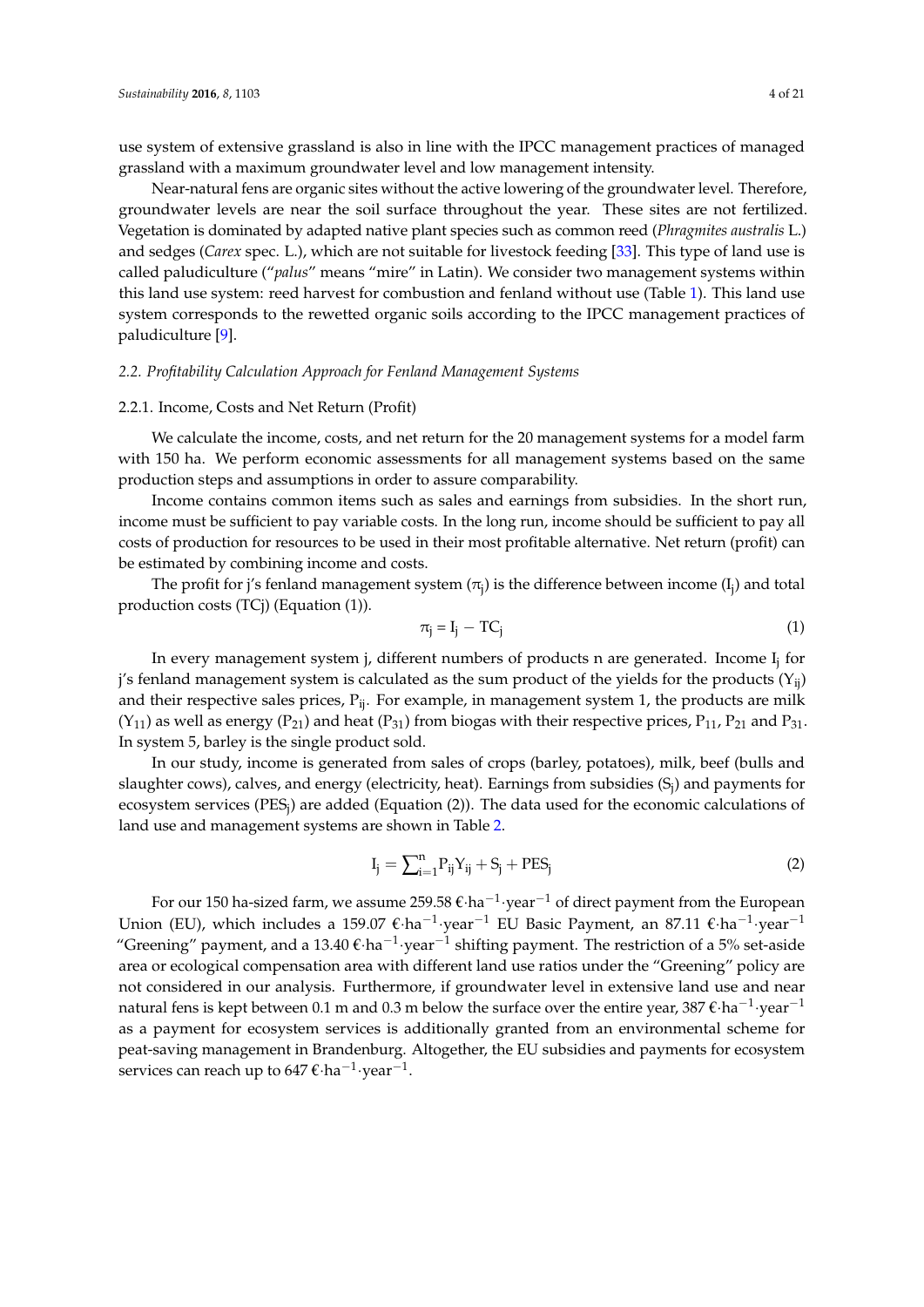<span id="page-4-0"></span>

| Parameter                                     | Unit                                                            | Value   | Reference         |
|-----------------------------------------------|-----------------------------------------------------------------|---------|-------------------|
| Overhead costs                                |                                                                 |         |                   |
| Rent for cropland                             | $\epsilon$ ·ha <sup>-1</sup>                                    | 131.00  | $\left[34\right]$ |
| Rent for intensive grassland                  | $\epsilon$ ·ha <sup>-1</sup>                                    | 90.00   | $\left[34\right]$ |
| Rent for extensive grassland                  | $\epsilon$ ·ha <sup>-1</sup>                                    | 45.00   | $[34]$            |
| Tax                                           | $\epsilon$ ·ha <sup>-1</sup> ·year <sup>-1</sup>                | 7.67    | $[15]$            |
| Payment for ditch maintenance                 | $\epsilon$ ·ha <sup>-1</sup> ·year <sup>-1</sup>                | 9.05    | [35]              |
| Payment for ditch maintenance on natural fen  | $\epsilon$ ·ha <sup>-1</sup> ·year <sup>-1</sup>                | 4.87    | $[35]$            |
| Labor costs                                   | $\epsilon \cdot h^{-1}$                                         | 15.00   | [36]              |
| Government payments                           |                                                                 |         |                   |
| EU basic payment (Brandenburg)                | $\epsilon$ ·ha <sup>-1</sup>                                    | 159.58  | $[37]$            |
| Greening payment                              | $\epsilon$ ·ha <sup>-1</sup>                                    | 87.11   | $\left[37\right]$ |
| Shifting payment (first 30 ha)                | $\epsilon$ ·ha <sup>-1</sup>                                    | 13.40   | $[37]$            |
| Extensive peat-saving management <sup>a</sup> | $\epsilon$ ·ha <sup>-1</sup>                                    | 387.00  | $[38]$            |
| Producer prices                               |                                                                 |         |                   |
| Barley                                        | $\epsilon$ ·t <sup>-1</sup> ·FM                                 | 158.40  | $[39]$            |
| Potato (food)                                 | $\mathbf{\epsilon}\!\cdot\!\mathbf{t}^{-1}\!\cdot\!\mathbf{FM}$ | 142.00  | [39]              |
| Potato (feed)                                 | $\epsilon$ ·t <sup>-1</sup> ·FM                                 | 15.00   | $[39]$            |
| Seed/plant costs                              |                                                                 |         |                   |
| Maize seed                                    | $\epsilon$ ·ha <sup>-1</sup>                                    | 136.00  | $[39]$            |
| Barley seed                                   | $\epsilon$ ·ha <sup>-1</sup>                                    | 60.00   | [39]              |
| Potato seed                                   | $\epsilon$ ·ha <sup>-1</sup>                                    | 856.00  | [39]              |
| Grass seed                                    | $\epsilon$ ·ha <sup>-1</sup>                                    | 56.00   | $[39]$            |
| Young alder plants (4000 plants per hectare)  | $\epsilon$ ·ha <sup>-1</sup>                                    | 2680.00 | [40]              |
| Other supplies                                |                                                                 |         |                   |
| Diesel costs                                  | $\epsilon$ ·L <sup>-1</sup>                                     | 0.80    | $[36]$            |
| Nitrogen fertilizer                           | $\epsilon$ + $t^{-1}$                                           | 960.00  | [39]              |
| Net for round bale                            | $\epsilon$ ·m <sup>-1</sup>                                     | 0.08    | $[17]$            |

**Table 2.** Data used for economic calculations of land use and management systems.

<sup>a</sup> Payment for ecosystem services (Cultural Landscape Program in Brandenburg).

The total costs TC<sub>j</sub> for a management system consist of aggregated variable costs (VC<sub>ij</sub>) and corresponding fixed costs (FC<sub>j</sub>) (Equation (3)). In our analysis, VC<sub>ij</sub> for the products include repairs of machinery, the purchase of operating materials, seeds, fertilizers and pesticides, and costs for labor and energy, while FC<sub>i</sub> comprises insurance, rental, the depreciation of facilities and machinery, and interest (opportunity cost) [\[17,](#page-17-9)[36\]](#page-18-10). The costs for each management system are grouped into blocks. For instance, in system 1, costs are divided into costs related to land use operations, costs due to fodder storage, costs from the milk-production process, and costs caused by the biogas plant. Management system 5 (barley) accordingly contains only the field operation cost.

$$
TC_j = \sum_{i=1}^{n} VC_{ij} + FC_j
$$
\n(3)

The results for cost, income and profit are presented per one hectare of fenland. This unit is chosen to allow subsequent calculations of greenhouse gas mitigation costs because greenhouse gas emissions from fenland use are commonly given in hectares [\[9](#page-17-3)[,41\]](#page-18-15).

The profitability of a fen management system is strongly affected by the producer price level. In the long run, total costs should be covered by income. Therefore, certain prices would be necessary to make the return to management of fen systems at least nonnegative. The break-even price indicates a price level where total costs are equal to income. It defines the profitability threshold. Beyond the break-even price, costs are not covered by income, which leads to an unprofitable management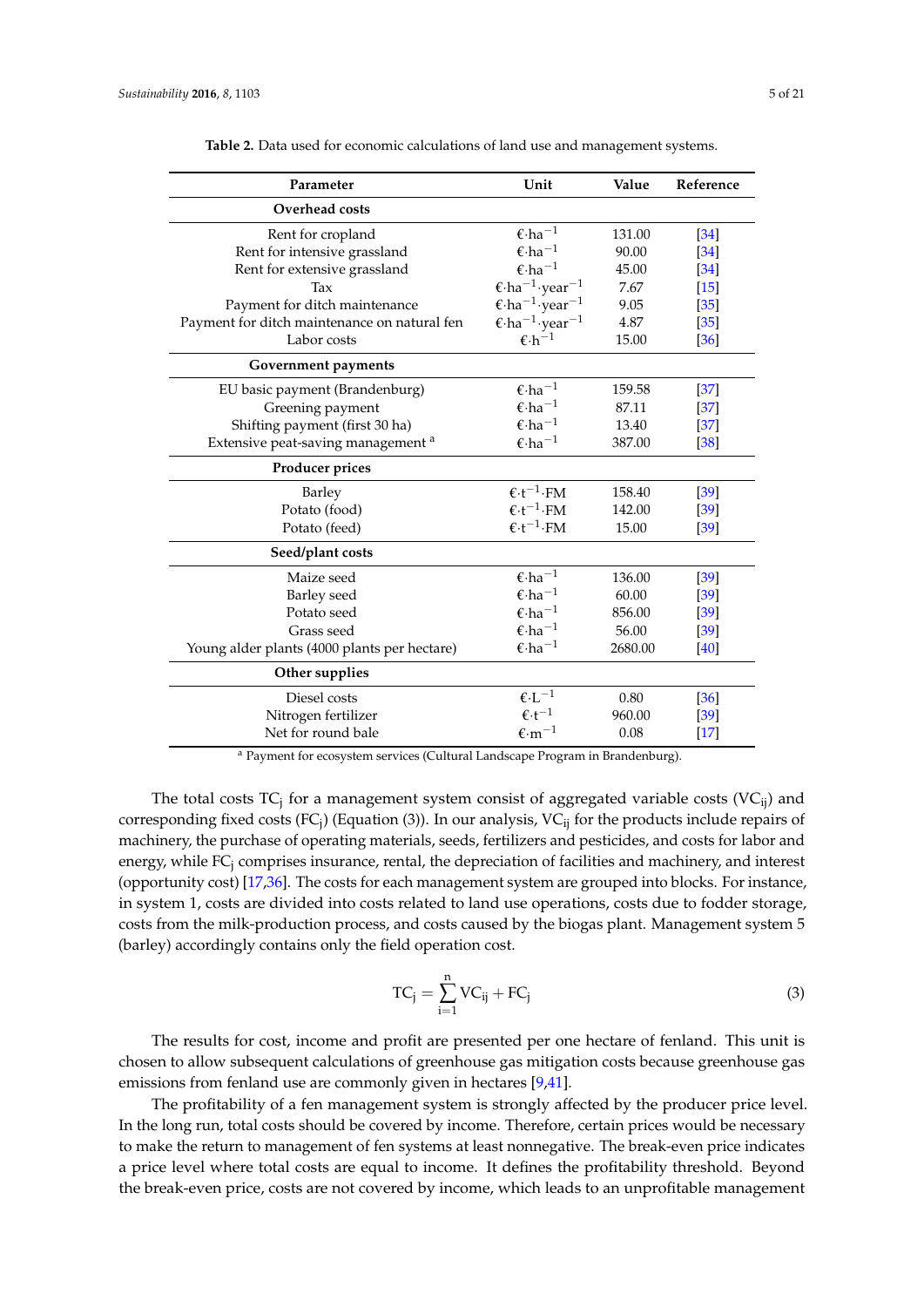system [\[42\]](#page-18-16). We calculate a break-even price for each product of management systems while keeping the prices of other products constant, unless the respective price change is unable to equalize costs and income. In this case, it is labeled as "n/a" (not applicable).

Profitable management systems are defined as low profitable if the profit is between zero and 200 €·ha<sup>-1</sup>·year<sup>-1</sup> and highly profitable if profit exceeds 200 €·ha<sup>-1</sup>·year<sup>-1</sup>. Management systems with profits below 0 €·ha<sup>-1</sup>·year<sup>-1</sup> are unprofitable.

Labor demand is calculated based on labor requirement per activity, mainly based on the KTBL database [\[41\]](#page-18-15). The data include working hours required per hectare for fieldwork, per cow, and per kWh electricity produced.

In the following subsections, we describe the assumptions and data that are used for the calculation of the economic figures, particularly for land use operations and biomass utilization.

#### 2.2.2. Economic Calculation Assumptions for Operations for Land Use

Detailed working steps and the machinery used for the four land use systems with their 20 management systems are explained in Table [3.](#page-6-0)

Regarding mineral fertilization, the nutrient amount applied is the sum of the estimated nutrient export in marketed crops, milk, beef, and losses  $(N_3O, N_2O$  and  $NH_3)$  [\[43,](#page-18-17)[44\]](#page-18-18). As organic fertilizer, slurry from dairy cows and fattening bulls is returned to the cropland or intensive grassland where the forage plants are grown. In management systems producing biogas, digestate is applied to fields and accounts for the nutrient balance.

Reed canary grass (*Phalaris arundinacea* L.) can be cultivated on both extensive and intensive grassland for biogas production but without plowing and reseeding every year. An alternative way to use extensive permanent grassland is grazing for suckler cow husbandry. In this management system, half of the grassland is used for hay production for winter feeding, and the other half is used for grazing in summer. Another alternative use is short rotation coppice production with alder (*Alnus glutinosa* L.) as a suitable tree for wet conditions. We assume a longevity of 24 years for alder.

Reed cultivation is a peat-conserving practice on near-natural fens for which the groundwater level is close to the surface. No particular cultivation step is needed. The only requirement is that the reed be harvested on dry days after the vegetation period. Due to the high groundwater level, adapted machinery is necessary. In our investigation, we calculate the costs for a modified ski slope preparation caterpillar with a cutting device in front and a baling unit on top [\[15\]](#page-17-17). Near-natural fens are also considered natural reserves without any biomass use.

#### 2.2.3. Economic Calculation Assumptions for Biomass Utilization

## Milk Production

The dairy cows are kept in a stable. Their diet consists of maize silage, grass silage, and concentrate. We assume that all biomass, which is needed as feedstuff, is cultivated on fenland. Diets, the required land for growing forage plants, and cows fed per hectare are shown in Table [4.](#page-7-0)

The grass share in maize-dominated diets is assumed to be grown as field grass on fen cropland. Diets without maize silage contain field grass from intensive fen grassland [\[39\]](#page-18-13). Data on calculating the costs of dairy cow husbandry are given in Table [5.](#page-8-0)

### Beef Production

In this study, beef is produced with fattening bulls or as a co-product in dairy and suckler cow husbandry. Fattening bulls are kept in a stable. The live weight at the time of slaughtering is 0.7 t. Their diet consists of grass or maize silage and concentrates (Table [4\)](#page-7-0). For bull fattening, the costs include the purchase of bull calves, mineral feed expenditure, fees for animal health and consultation, and costs for mechanization, water and energy. Data on the calculation of the costs for bull fattening are given in Table [5.](#page-8-0)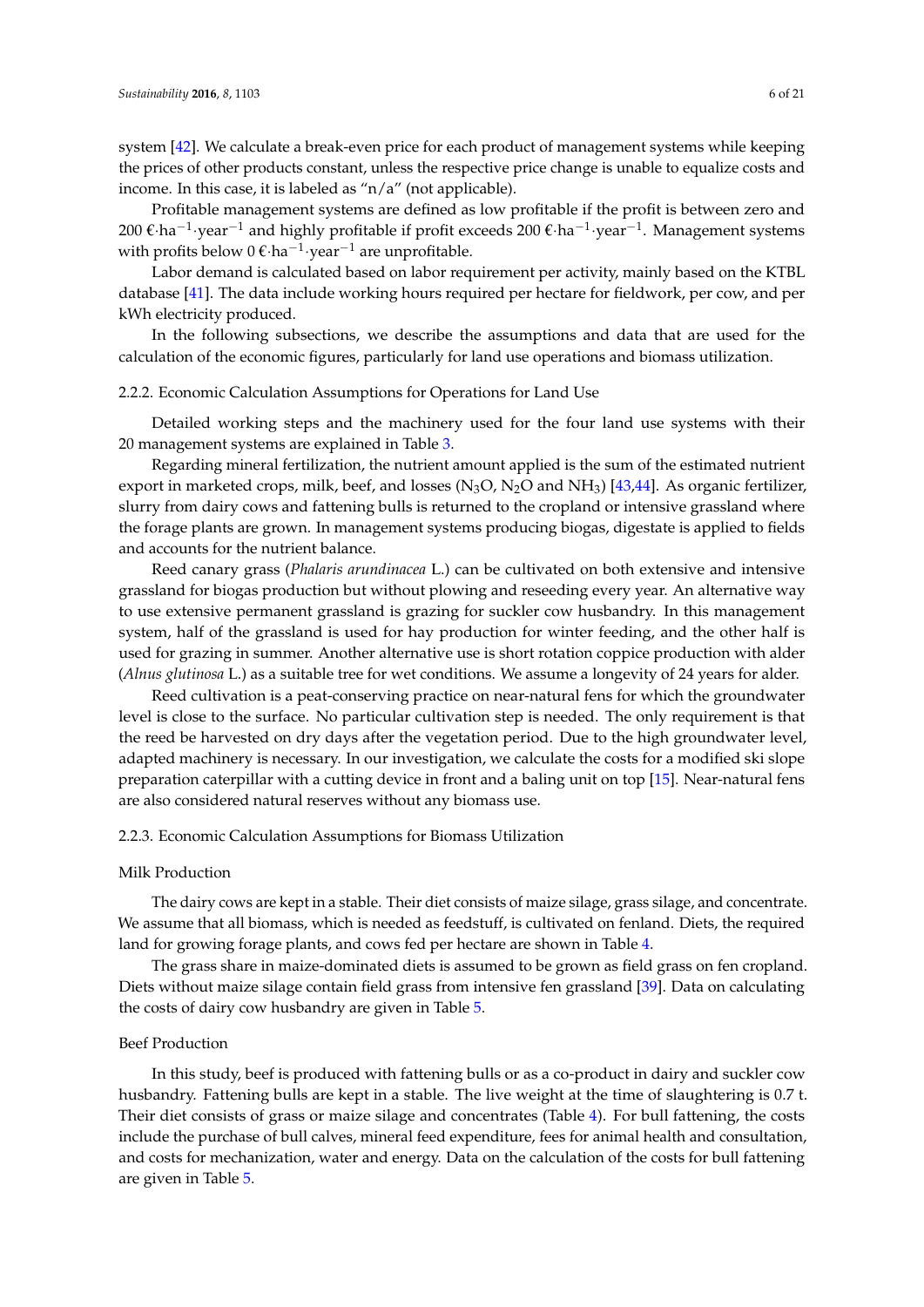|                                                                                      |                              |                   |                          |                     | Cropland     |                          |                          | <b>Intensive Grassland</b> | <b>Extensive Grassland</b>               |                        |                                | Near Natural Fen                 |              |        |
|--------------------------------------------------------------------------------------|------------------------------|-------------------|--------------------------|---------------------|--------------|--------------------------|--------------------------|----------------------------|------------------------------------------|------------------------|--------------------------------|----------------------------------|--------------|--------|
| Crop                                                                                 |                              |                   |                          | Maize Barley Potato |              | Grass                    | Grass                    | Grass for<br>Combustion    | <b>Grass for Sucker</b><br>Cow Husbandry | Grass<br><b>Biogas</b> | <b>Grass</b> for<br>Combustion | <b>Short Rotation</b><br>Coppice | Reed         | Unused |
|                                                                                      | $\epsilon$ ·ha <sup>-1</sup> | $h \cdot ha^{-1}$ |                          |                     |              |                          |                          |                            | Number of cultivation steps per year     |                        |                                |                                  |              |        |
| Tillage                                                                              |                              |                   |                          |                     |              |                          |                          |                            |                                          |                        |                                |                                  |              |        |
| Rotary cultivator (Ww 2.5 m; Ep 45 kW)                                               | 15.30                        | 0.93              |                          |                     |              |                          |                          |                            |                                          |                        |                                | 0.042                            |              |        |
| Ploughing (Ww 3.5 m; Ep 120 kW)                                                      | 54.88                        | 0.66              |                          |                     |              | $\mathbf{1}$             |                          |                            |                                          |                        |                                |                                  |              |        |
| Mulching (Ww 2.5 m; Ep 45 kW)                                                        | 32.18                        | 1.22              |                          |                     |              |                          |                          |                            |                                          |                        |                                | 0.083                            |              |        |
| Rolling (Ww 3 m; Ep 54 kW)                                                           | 15.30                        | 0.68              |                          |                     |              |                          |                          |                            |                                          |                        |                                |                                  |              |        |
| Rolling (Ww 6 m; Ep 54 kW)                                                           | 9.94                         | 0.34              |                          |                     |              |                          | $\overline{1}$           |                            |                                          |                        |                                |                                  |              |        |
| 1. disc harrow (Ww 6 m; Ep 120 kW)                                                   | 17.82                        | 0.22              | $\mathbf{1}$             |                     | 1            |                          |                          |                            |                                          |                        |                                |                                  |              |        |
| 2. disc harrow (Ww 6 m; Ep 120 kW)                                                   | 19.09                        | 0.25              | 1                        | $\mathbf{1}$        | $\mathbf{1}$ |                          |                          |                            |                                          |                        |                                |                                  |              |        |
| Fertilizer application                                                               |                              |                   |                          |                     |              |                          |                          |                            |                                          |                        |                                |                                  |              |        |
| Pump (Ep 25 kW)                                                                      | 0.27                         | $\sim$            | $\mathbf{1}$             |                     |              | $\mathbf{1}$             | $\overline{1}$           |                            |                                          |                        |                                |                                  |              |        |
| Transport of digestate (Lc $27 \text{ m}^3$ ; Ep $200 \text{ kW}$ )                  | 2.00                         | 0.20              | $\overline{1}$           |                     |              | 3                        | 3                        |                            |                                          |                        |                                |                                  |              |        |
| Digestate application (Lc 20 m <sup>3</sup> ; induction tool, Ww 24 m; Ep157 kW)     | 10.23                        | 0.10              | $\overline{1}$           |                     |              | 3                        | 3                        |                            |                                          |                        |                                |                                  |              |        |
| Mineral fertilizer transport (Lc trailer 8 t; Ep 54 kW)                              | 4.30                         | 0.30              | $\overline{1}$           | 3                   | 1            | $\mathbf{1}$             | $\overline{1}$           | $\mathbf{1}$               |                                          |                        |                                |                                  |              |        |
| Mineral fertilizer application (Lc $1.7 \text{ m}^3$ , Ww $24 \text{ m}$ ; Ep 83 kW) | 6.49                         | 0.08              | 1                        | 3                   | $\mathbf{1}$ | $\mathbf{1}$             | $\mathbf{1}$             | $\mathbf{1}$               |                                          |                        |                                |                                  |              |        |
| Seeding/planting                                                                     |                              |                   |                          |                     |              |                          |                          |                            |                                          |                        |                                |                                  |              |        |
| Seeding Maize (8 lines, Ww 6 m; Ep 54 kW)                                            | 45.28                        | 0.35              | 1                        |                     |              | 1                        |                          |                            |                                          | $\overline{a}$         |                                |                                  |              |        |
| Seeding barley (Ww 3 m; Ep 120 kW)                                                   | 58.12                        | 0.85              |                          |                     |              |                          |                          |                            |                                          |                        |                                |                                  |              |        |
|                                                                                      |                              |                   |                          |                     |              |                          |                          |                            |                                          |                        |                                |                                  |              |        |
| Seeding potato (Ww 6 lines; Ep 120 kW)<br>Seeding grass (Ww 3 m; Ep 120 kW)          | 62.38<br>58.12               | 0.60              |                          |                     |              |                          | $\sim$<br>0.333          | 0.333                      |                                          | 0.333                  |                                |                                  |              |        |
|                                                                                      |                              | 0.85              |                          |                     |              |                          |                          |                            |                                          |                        |                                |                                  |              |        |
| To hill up potato (Ww 6 lines; Ep 54 kW)                                             | 20.08                        | 0.53              |                          |                     | 1            | $\overline{\phantom{a}}$ | $\overline{\phantom{a}}$ |                            |                                          | $\sim$                 |                                |                                  |              |        |
| Pesticide application                                                                |                              |                   |                          |                     |              |                          |                          |                            |                                          |                        |                                |                                  |              |        |
| Herbicide application (Ww 24 m, Lc 3000 L; Ep 54 kW)                                 | 6.38                         | 0.21              | 1                        |                     | 1            | $\overline{\phantom{a}}$ |                          |                            |                                          | ٠                      |                                | ۰                                |              |        |
| Fungicide/insecticide application (Ww 24 m, Lc 3000 L; Ep 54 kW)                     | 6.38                         | 0.21              | $\overline{\phantom{a}}$ | 2                   | 5            | $\overline{\phantom{a}}$ | $\sim$                   |                            | $\overline{a}$                           | ٠                      |                                | $\sim$                           |              |        |
| <b>Harvest</b>                                                                       |                              |                   |                          |                     |              |                          |                          |                            |                                          |                        |                                |                                  |              |        |
| Mowing grass (Ww 3 m; Ep 45 kW)                                                      | 15.68                        | 0.40              |                          |                     |              | $\overline{4}$           | $\overline{4}$           | $\overline{4}$             |                                          |                        |                                |                                  |              |        |
| Mowing grass (Ww 2.4 m; Ep 45 kW)                                                    | 12.17                        | 0.48              |                          |                     |              |                          |                          |                            | 0.5                                      | 1                      | $\mathbf{1}$                   |                                  | $\mathbf{1}$ |        |
| Turning grass (Ww 10.75 m; Ep 67 kW)                                                 | 8.65                         | 0.22              |                          |                     |              |                          |                          |                            | $\overline{\phantom{a}}$                 |                        |                                |                                  |              |        |
| Turning grass (Ww 5.5 m; Ep 45 kW)                                                   | 8.02                         | 0.29              |                          |                     |              |                          |                          |                            | 0.5                                      |                        |                                |                                  |              |        |
| Swathing hay (Ww 12.5 m; Ep 120 kW)                                                  | 12.70                        | 0.10              |                          |                     |              | $\overline{A}$           | 4                        |                            |                                          |                        |                                |                                  |              |        |
| Swathing hay (Ww 4 m; Ep 45 kW)                                                      | 9.64                         | 0.32              |                          |                     |              |                          |                          |                            | 0.5                                      |                        |                                |                                  |              |        |
| Baling of hay (Lc round bales 1.2 m; Ep 54 kW)                                       | 19.46                        | 0.33              |                          |                     |              |                          |                          |                            | 0.5                                      |                        |                                |                                  |              |        |
| Harvest by chipper for grass silage (Ep 275 kW)                                      | 33.21                        | 0.20              |                          |                     |              | $\overline{4}$           | 4                        |                            |                                          |                        |                                |                                  |              |        |
| Harvest by chipper for maize silage (Ww 8 lines, Ep 350 kW)                          | 115.98                       | 0.33              |                          |                     |              |                          |                          |                            |                                          |                        |                                |                                  |              |        |
| Harvest by chipper for short rotation coppice (Ww 1 line, Ep 83 kW)                  | 85.21                        | 2.43              |                          |                     |              |                          |                          |                            |                                          |                        |                                | 0.167                            |              |        |
| Transport of grass silage to silo (Lc 2 Trailer 8 t; Ep 67 kW)                       | 10.56                        | 0.40              |                          |                     |              |                          | $\mathbf{1}$             |                            |                                          |                        |                                |                                  |              |        |
| Transport of grass silage to silo (Lc Trailer 8 t; Ep 54 kW)                         | 29.71                        | 2.29              |                          |                     |              |                          |                          |                            |                                          |                        |                                |                                  |              |        |
| Transport of maize silage to silo (Lc Trailer $40 \text{ m}^3$ ; Ep 120 kW)          | 78.31                        | 1.94              | $\mathbf{1}$             |                     |              |                          |                          |                            |                                          |                        |                                |                                  |              |        |
| Transport of barley to dealer (Lc Trailer 18 t; Ep 120 kW)                           | 1.22                         | 0.02              |                          |                     |              |                          |                          |                            |                                          |                        |                                |                                  |              |        |
| Transport of potato storage (Lc Trailer 8 t; Ep 67 kW)                               | 24.07                        | 0.63              |                          |                     |              |                          |                          |                            |                                          |                        |                                |                                  |              |        |
| Transport of hay (Lc Trailer 14 t; Front loader; Ep 67 kW)                           | 9.40                         | 0.40              |                          |                     |              | $\mathbf{1}$             |                          |                            |                                          |                        |                                |                                  |              |        |
| Transport of hay (Lc 2 Trailer 8 t; Front loader; Ep 54 kW)                          | 28.67                        | 1.36              |                          |                     |              |                          |                          |                            |                                          |                        |                                |                                  |              |        |
| Transport of wood chips to storage (Lc Trailer 10 t; Ep 67 kW)                       | 33.96                        | 2.42              |                          |                     |              |                          |                          |                            |                                          |                        |                                | 0.167                            |              |        |
| Compaction in silo (Loader, Lc 13.5 t, Ep 105 kW; front shovel 4 m <sup>3</sup> )    | 18.39                        | 0.97              |                          |                     |              | $\mathbf{1}$             | $\mathbf{1}$             |                            |                                          |                        |                                |                                  |              |        |
| Reed harvester caterpillar (Ww 3 m) [45]                                             | 408.76                       | 2.00              |                          |                     |              |                          |                          |                            |                                          |                        |                                |                                  |              |        |
| Combine harvester (Lc 9500 L; Ep 225 kW; Ww 7.5 m)                                   | 86.31                        | 0.51              |                          |                     |              |                          |                          |                            |                                          |                        |                                |                                  |              |        |
| Leave chipping of potatoes (Ww 6 lines, Ep 54 kW)                                    | 22.42                        | 0.53              |                          |                     |              |                          |                          |                            |                                          |                        |                                |                                  |              |        |
| Sorting of potato [39]                                                               | 416.00                       |                   |                          |                     | $\mathbf{1}$ |                          |                          |                            |                                          |                        |                                |                                  |              |        |

## **Table 3.** Work flow, mechanization, and machinery costs of land use and management systems.

<span id="page-6-0"></span>\* Costs contain depreciation, repairs, operating material, diesel, interest, and others (costs per management step). Working width = Ww; Engine power = Ep; Load capacity = Lc. Source: Unless indicated otherwise, data is taken from [\[41\]](#page-18-20).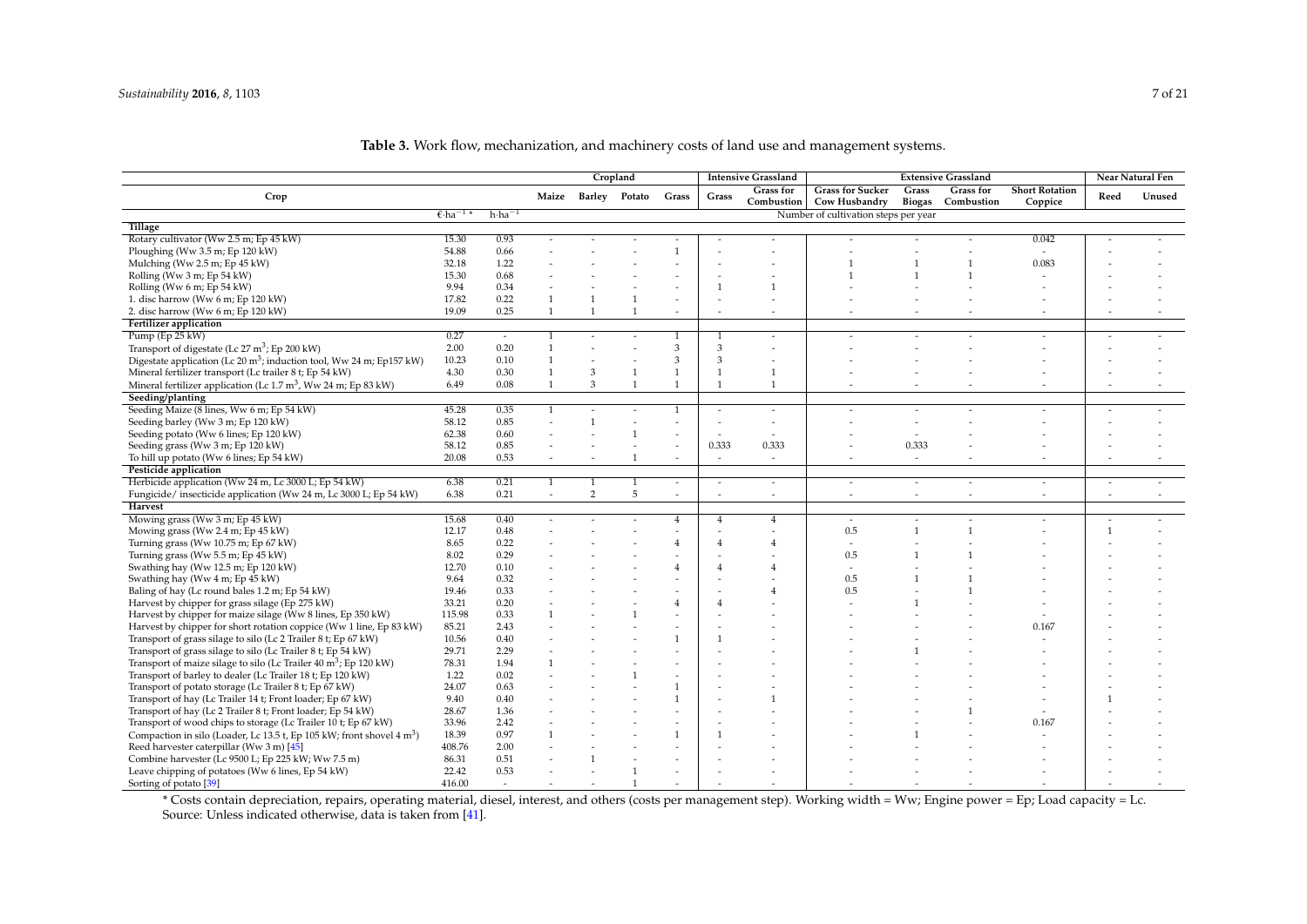<span id="page-7-0"></span>

|                       | Cropland              |                      |                     |                      |                     |                                  |                          |                                  |                      |                      | <b>Intensive Grassland</b> |                                  |                         |  |
|-----------------------|-----------------------|----------------------|---------------------|----------------------|---------------------|----------------------------------|--------------------------|----------------------------------|----------------------|----------------------|----------------------------|----------------------------------|-------------------------|--|
|                       | Yield/ha <sup>a</sup> | Dairy Cow<br>(Maize) | Hectare/Cow         | Dairy Cow<br>(Grass) | Hectare/Cow         | <b>Bull Fattening</b><br>(Maize) | Hectare/Bull             | <b>Bull Fattening</b><br>(Grass) | Hectare/Bull         | Dairy Cow<br>(Grass) | Hectare/Cow                | <b>Bull Fattening</b><br>(Grass) | Hectare/Bull            |  |
|                       | t DM ha               | % DM in Feed         | ha·cow <sup>-</sup> | % DM in Feed         | ha-cow <sup>-</sup> | % DM in Feed                     | $ha \cdot \text{bull}^-$ | % DM in Feed                     | ha·bull <sup>—</sup> | % DM in Feed         | ha·cow <sup>—</sup>        | % DM in Feed                     | ha $\cdot$ bull $^{-1}$ |  |
| Barley                | 5.16                  | 4.9                  | 0.0685              | 5.6                  | 0.0735              | 5.0                              | 0.03                     | 5.35                             | 0.03                 | 5.62                 | 0.0735                     | 4.86                             | 0.0286                  |  |
| Wheat                 | 5.418                 | 12.2                 | 0.1630              | 14.0                 | 0.1749              | 12.4                             | 0.07                     | 13.37                            | 0.08                 | 14.04                | 0.1749                     | 12.16                            | 0.0682                  |  |
| Pea meal              | 2.58                  | 6.4                  | 0.1815              | 7.4                  | 0.1946              | 6.6                              | 0.08                     | 7.09                             | 0.09                 | 7.44                 | 0.1946                     | 6.44                             | 0.0759                  |  |
| Rapeseed meal         | 1.3932                | $_{0.1}$             | 0.0063              | 0.1                  | 0.0068              | 0.1                              | 0.00                     | 0.13                             | 0.00                 | 0.14                 | 0.0068                     | 0.12                             | 0.0027                  |  |
| Maize silage          | 13                    | 61.6                 | 0.3439              | 0.0                  | 0.0000              | 75.2                             | 0.17                     | 0.00                             | 0.00                 | 0.00                 | 0.0000                     | 0.00                             | 0.0000                  |  |
| Grass silage          | 10                    | 14.1                 | 0.1022              | 71.9                 | 0.4855              | 0.0                              | 0.00                     | 73.26                            | 0.23                 | 71.92                | 0.6068                     | 75.68                            | 0.2874                  |  |
| ha cattle $^{-1}$     |                       |                      | 0.8654              |                      | 0.9352              |                                  | 0.35                     |                                  | 0.43                 |                      | 1.06                       |                                  | 0.46                    |  |
| Cattle ha $^{\rm -1}$ |                       |                      | 1.16                |                      | 1.07                |                                  | 2.88                     |                                  | 2.33                 |                      | 0.95                       |                                  | 2.16                    |  |

## **Table 4.** Assumed yield and feed ratio, and the required area.

<sup>a</sup> Reference [\[17\]](#page-17-18).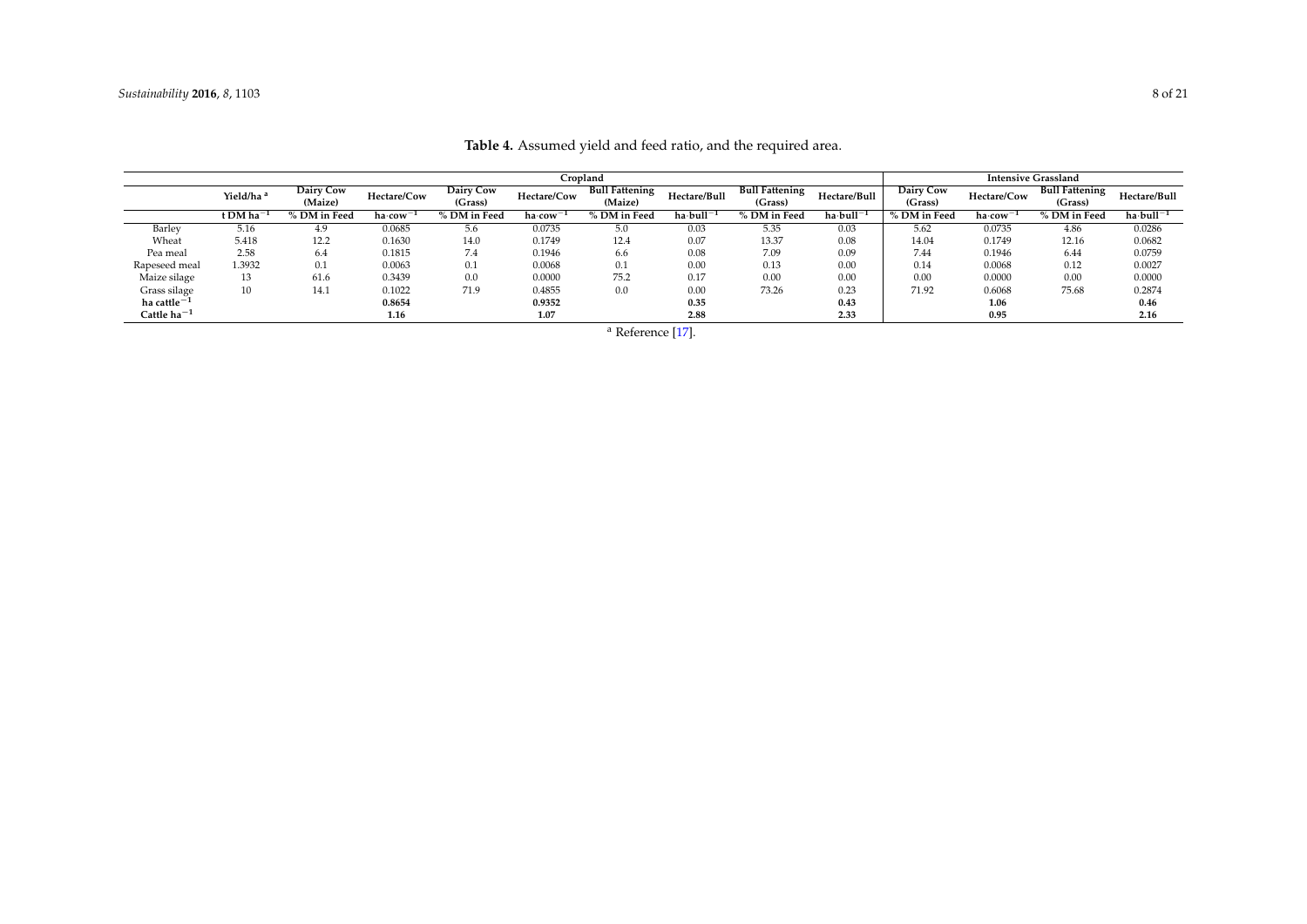## Calf Production

Calves are the product of suckler and dairy cow husbandries. Suckler cows are kept outside on extensive grassland the entire year. Their live weight is estimated at 0.5 t. Calves are sold as fattening calves to fattening farms. Six calves are born during the 8-year lifetime of a suckler cow. Data on the calculation of the costs for suckler cow husbandry are given in Table [5.](#page-8-0)

<span id="page-8-0"></span>

| Parameter                                            | Unit                                  | Value   | Reference |
|------------------------------------------------------|---------------------------------------|---------|-----------|
| Costs of dairy cow husbandry                         |                                       |         |           |
| Costs for stable (depreciation, interest, service)   | $\epsilon$ ·cow <sup>-1</sup>         | 150.00  | $[17]$    |
| Interest (rate 6%)                                   | $\epsilon$ ·cow <sup>-1</sup>         | 60.00   | $[17]$    |
| Energy/water                                         | $\epsilon$ ·cow <sup>-1</sup>         | 96.00   | $[17]$    |
| Animal health                                        | $\epsilon$ ·cow <sup>-1</sup>         | 105.00  | $[17]$    |
| Insemination                                         | $\epsilon$ ·cow <sup>-1</sup>         | 50.00   | $[17]$    |
| Purchase heifers                                     | $\epsilon$ ·cow <sup>-1</sup>         | 1900.00 | $[17]$    |
| Mineral feed                                         | $\epsilon$ ·cow <sup>-1</sup>         | 120.00  | $[17]$    |
| Labor demand                                         | $h$ ·cow <sup>-1</sup>                | 37.00   | $[36]$    |
| Other costs                                          | $\epsilon$ ·cow <sup>-1</sup>         | 80.00   | $[36]$    |
| Producer price of milk                               | $\epsilon$ ·kg <sup>-1</sup>          | 0.28    | $[46]$    |
| Costs for beef production                            |                                       |         |           |
| Costs for stable (depreciation, interest, service)   | $\epsilon$ -bull <sup>-1</sup>        | 75.00   | $[17]$    |
| Interest (rate 6%)                                   | $\epsilon$ -bull <sup>-1</sup>        | 50.00   | $[17]$    |
| Energy/water                                         | $\epsilon$ -bull <sup>-1</sup>        | 30.00   | $[17]$    |
| Animal health                                        | $\epsilon$ -bull <sup>-1</sup>        | 16.00   | $[17]$    |
| Purchase young bulls                                 | $\epsilon$ -bull <sup>-1</sup>        | 563.00  | $[39]$    |
| Mineral feed                                         | $\epsilon$ -bull <sup>-1</sup>        | 23.00   | $[17]$    |
| Labor demand                                         | $h \cdot \text{bull}^{-1}$            | 4.50    | $[41]$    |
| Other costs                                          | $\epsilon$ -bull <sup>-1</sup>        | 15.00   | $[17]$    |
| Producer price of beef                               | $\epsilon$ ·kg <sup>-1</sup>          | 3.30    | $[47]$    |
| Costs of calf production                             |                                       |         |           |
| Costs of equipment (depreciation, interest, service) | $\text{E-suckler-} \text{cow}^{-1}$   | 27.00   | $[17]$    |
| Interest (rate 6%)                                   | $\epsilon$ ·suckler·cow <sup>-1</sup> | 20.00   | $[17]$    |
| Energy/water                                         | $\epsilon$ ·suckler·cow <sup>-1</sup> | 20.00   | $[17]$    |
| Animal health                                        | $\epsilon$ ·suckler·cow <sup>-1</sup> | 15.00   | $[17]$    |
| Insemination                                         | $\epsilon$ ·suckler·cow <sup>-1</sup> | 20.00   | $[36]$    |
| Mineral feed                                         | $\epsilon$ -suckler-cow <sup>-1</sup> | 18.00   | $[17]$    |
| Labor demand                                         | h-suckler-cow <sup>-1</sup>           | 8.00    | [36]      |
| Other costs                                          | $\epsilon$ -suckler-cow <sup>-1</sup> | 40.00   | $[17]$    |
| Producer price of calves                             | $\epsilon$ ·calf <sup>-1</sup>        | 82.50   | [36]      |
| <b>Costs of ensiling</b>                             |                                       |         |           |
| Silage additives                                     | $\epsilon$ ·m <sup>-3</sup> FM        | 1.50    | $[39]$    |
| Silo foil                                            | $\epsilon$ ·m <sup>-2</sup>           | 0.40    | $[36]$    |
| Depreciation                                         | $\epsilon$ ·m <sup>-2</sup>           | 42.00   | $[36]$    |
| Service/repair silo                                  | $\varepsilon{\cdot}m^{-2}$            | 6.00    | $[36]$    |

**Table 5.** Data used for economic calculations of cattle husbandry.

## Biogas Production

Maize silage, grass silage, and cattle slurry can be used as feedstock for biogas production. All the maize or grass silage obtained from the fenland in the respective management systems with sole biogas production is assumed to be used as part of a feedstock mix in a decentral biogas plant with an electric capacity of 500 kW and 8000 full-load hours per year. To calculate the revenues of energy generated based on one hectare, the specific biogas yield of considered feedstock per hectare is multiplied by an efficiency factor, the cost of biogas plant per kWh<sub>el</sub>, and the electricity price. We assume that the electricity and heat generated in a combined heat and power unit are completely sold. The price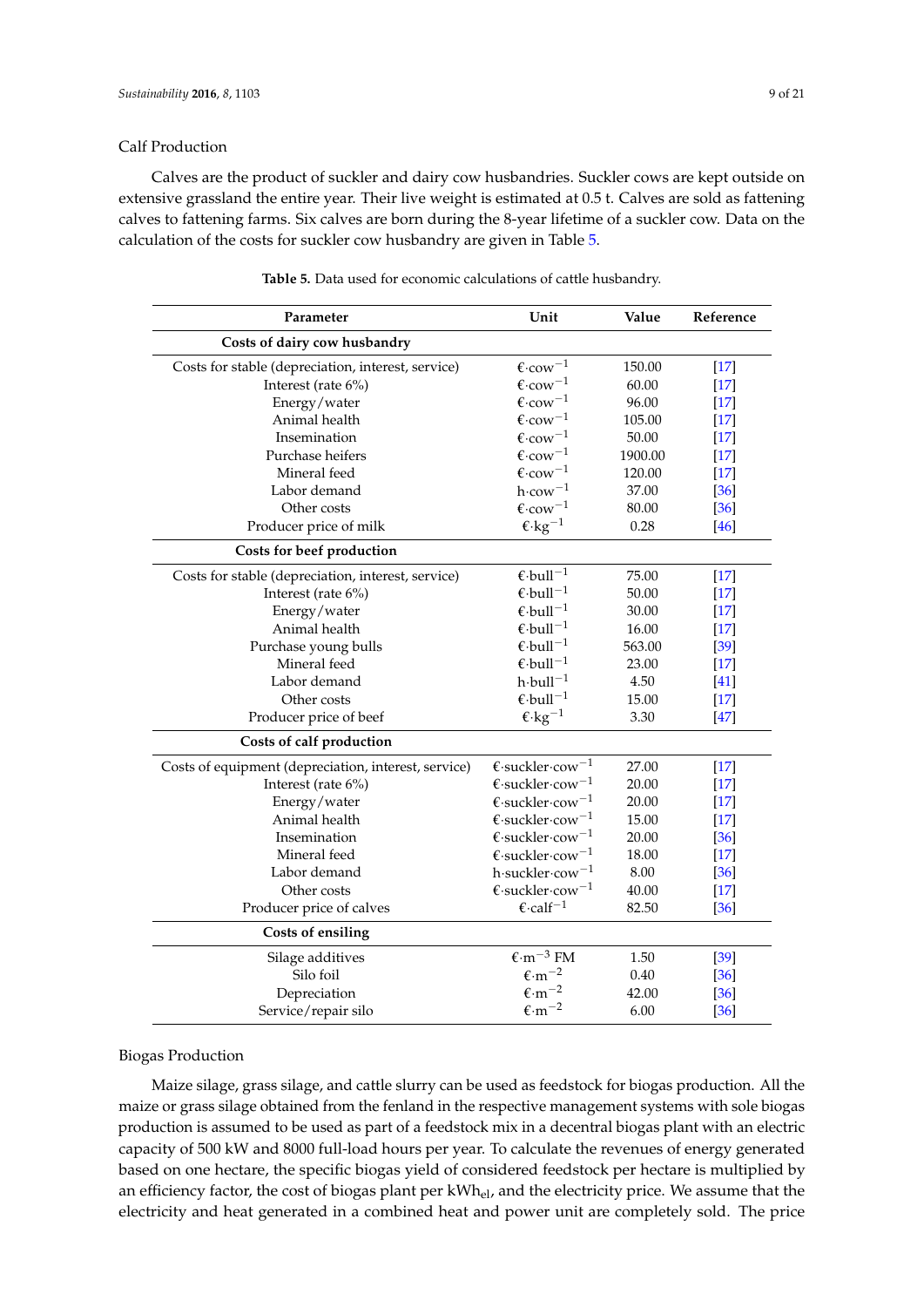for electricity was  $0.1166 \text{ €} \cdot \text{kW} \cdot \text{h}^{-1}$  in the second quarter of 2016 in Germany [\[48\]](#page-19-2). It is assumed that digestate is stored in leakage-free covered storage ready to apply on field. The feedstock of biogas plant is stored, with a 10% loss, in silos. The costs for silos, with a storage height of 3.5 m, is 3.50 €·ha<sup>-1</sup>·year<sup>-1</sup>·m<sup>-3</sup>. Data on the calculation of the costs of biogas production are given in Table [6.](#page-9-0)

<span id="page-9-0"></span>

| Parameter                                              | Unit                                        | Value  | Reference |
|--------------------------------------------------------|---------------------------------------------|--------|-----------|
| Characteristics of biogas plant                        |                                             |        |           |
| Process energy demand                                  | percent of gross energy                     | 8      | $[49]$    |
| Methane yield of maize silage                          | $L \cdot \text{kg}^{-1}$ FM                 | 101.15 | [50]      |
| Methane yield of grass silage from intensive grassland | $L \cdot kg^{-1}$ FM                        | 115    | $[51]$    |
| Methane yield of grass silage from extensive grassland | $L \cdot kg^{-1}$ FM                        | 84     | $[51]$    |
| Methane yield of cattle slurry                         | $L \cdot \text{kg}^{-1}$ FM                 | 16.90  | $[52]$    |
| Biogas loss by leakage                                 | $\frac{0}{0}$                               | 2      | $[53]$    |
| Electrical efficiency                                  | $\%$                                        | 38.70  | [54]      |
| Thermal efficiency                                     | $\%$                                        | 46.90  | $[54]$    |
| Costs of biogas plant                                  |                                             |        |           |
| Depreciation (30 years)                                | $\epsilon$ ·kWh <sub>el</sub> <sup>-1</sup> | 0.0338 | $[36]$    |
| Interest (rate $6\%$ )                                 | $\epsilon$ ·kWh <sub>el</sub> <sup>-1</sup> | 0.0082 | [36]      |
| Service/repair                                         | $\epsilon$ ·kWh <sub>el</sub> <sup>-1</sup> | 0.0197 | [36]      |
| Insurance                                              | $\epsilon$ ·kWh <sub>el</sub> <sup>-1</sup> | 0.0020 | [36]      |
| Laboratory analyses                                    | $\epsilon$ ·kWh <sub>el</sub> <sup>-1</sup> | 0.0004 | $[36]$    |
| Operating materials                                    | $\epsilon$ ·kWh <sub>el</sub> <sup>-1</sup> | 0.0130 | [36]      |
| Labor demand                                           | $h \cdot kWh_{el}^{-1}$                     | 0.0007 | $[36]$    |
| <b>Revenues</b>                                        |                                             |        |           |
| Electricity (feed-in tariff)                           | $\epsilon$ ·kWh <sub>el</sub> <sup>-1</sup> | 0.1166 | $[48]$    |
| Heat (market price)                                    | $\epsilon$ ·kWh <sub>th</sub> <sup>-1</sup> | 0.04   | $[55]$    |
| ----                                                   |                                             |        |           |

**Table 6.** Data used for economic calculations of biogas production.

FM: Fresh matter; kWh<sub>el</sub>: kilowatt hours of electricity; kWh<sub>th</sub>: kilowatt hours of heat.

## Combustion

An alternative option for bioenergy production is the direct combustion of hay or reed after field drying [\[14](#page-17-8)[,15\]](#page-17-17) for heat generation. The assumed capacity of the decentral combustion plant is 300 kW with 2500 full load hours per year. Dry feedstock such as hay is stored in a hall, and the investment costs are 40 €·m−<sup>3</sup> over a lifespan of 50 years [\[36\]](#page-18-10). Heat generated from combustion can be sold to neighbored buildings, stables, and greenhouses. Data on the calculation of the costs for combustion are given in Table [7.](#page-9-1)

**Table 7.** Data used for calculation of costs for biomass combustion.

<span id="page-9-1"></span>

| Unit                                        | Reed/Hay | References | <b>Wood Chips</b> | References |
|---------------------------------------------|----------|------------|-------------------|------------|
|                                             |          |            |                   |            |
| $kWh \cdot t^{-1} DM$                       | 4000     | [56]       |                   |            |
| $kWh \cdot t^{-1} DM$                       | 3800     | [56]       |                   |            |
| $kWh \cdot t^{-1} DM$                       |          |            | 3800              | [55]       |
| $\%$                                        | 70       | [56, 57]   | 70                | [56, 57]   |
|                                             |          |            |                   |            |
| $\text{E-kWh}_{\text{th}}^{-1}$             | 0.02     | [58]       | 0.01              | [58]       |
| years                                       |          | [58]       | 15.00             | [58]       |
| $\frac{0}{0}$                               | 8        | [59]       | 8                 | [59]       |
| % of investment cost                        | 2        | [59]       | 2                 | [59]       |
| % of investment cost                        |          | [59]       |                   | [59]       |
| $\epsilon$ ·ha <sup>-1</sup>                | 11.90    | [36]       | 16.20             | [36]       |
| % of investment cost                        | 0.75     | [59]       | 0.75              | [59]       |
| $\epsilon$ ·kWh <sub>th</sub> <sup>-1</sup> | 1.00     | [59]       | 1.00              | [59]       |
|                                             |          |            |                   |            |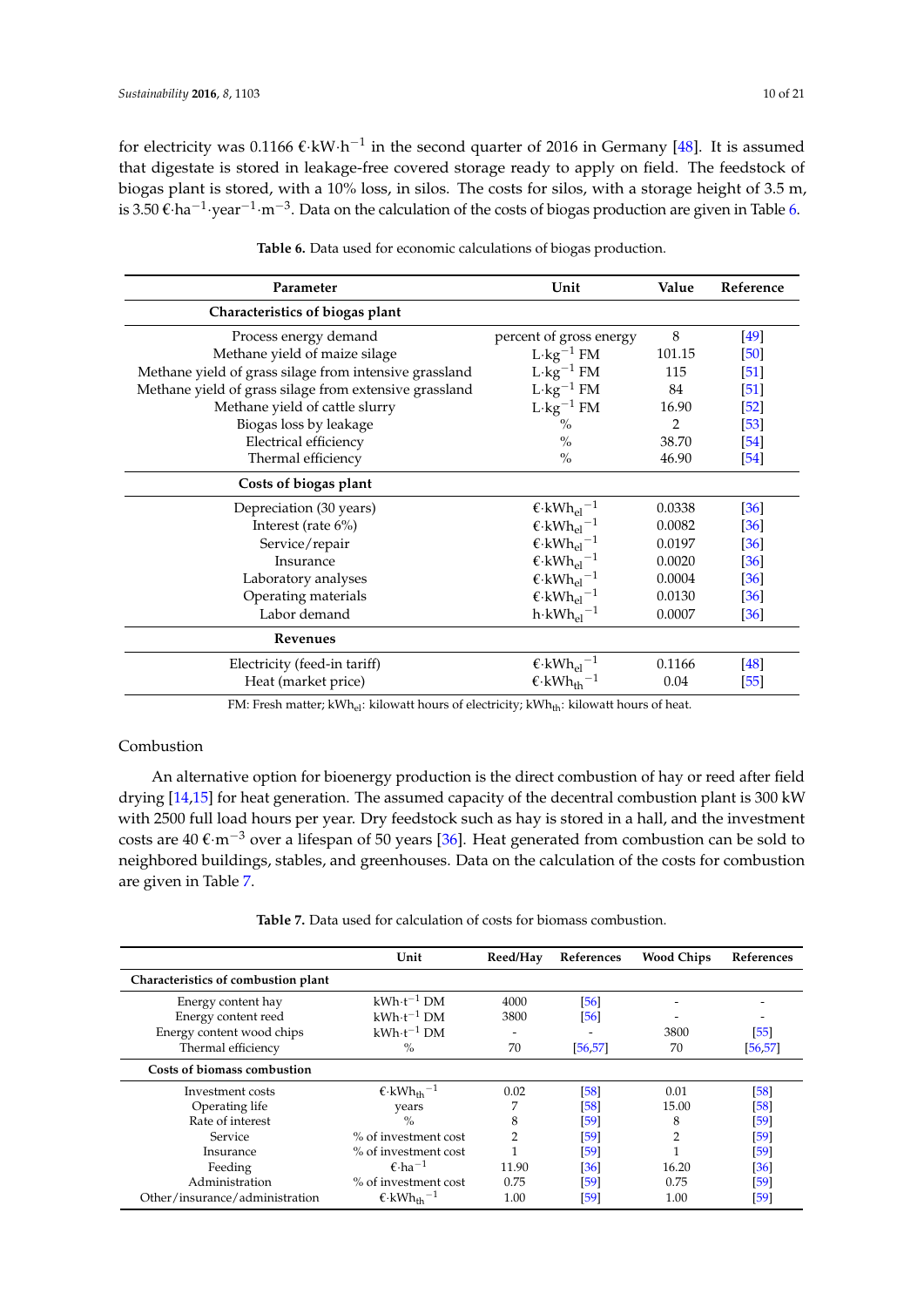## **3. Results**

## *3.1. Costs, Income, and Profits of Management Systems on Fenlands*

Most of the management systems achieved a positive return, if EU subsidies and payments for ecosystem services are included (Table [8](#page-12-0) and Figure [1\)](#page-10-0). The range of economic returns was between -371 €·ha<sup>-1</sup>·year<sup>-1</sup> to 1622 €·ha<sup>-1</sup>·year<sup>-1</sup> with subsidies and payments for ecosystem services. Without subsidies and environmental payments, the profits in all management systems decreased<br> $\frac{1}{2}$ considerably, and the economic returns ranged from  $-636 \text{ €}·h a^{-1}·year^{-1}$  to  $1363 \text{ €}·h a^{-1}·year^{-1}$ .

<span id="page-10-0"></span>

**Figure 1.** Fen management system profitability (Euro per hectare). **Figure 1.** Fen management system profitability (Euro per hectare).

Although potato cultivation had the highest costs for biomass production, it resulted in the Although potato cultivation had the highest costs for biomass production, it resulted in the highest profit due to high yields and high product prices.<br><u>There is no difference</u> is no difference is no difference is no difference is no difference in the supply of the

Barley as a cash crop is cultivated on fenland with sufficient water supply. There is no difference in cultivation compared to mineral soils. The average barley yield of 6 t $\cdot$ ha $^{-1}\cdot$ year $^{-1}$  led to a profit of 263 €·ha<sup>-1</sup>·year<sup>-1</sup> without subsidies and 522 €·ha<sup>-1</sup>·year<sup>-1</sup> with subsidies.

Milk production based on maize silage was profitable due to the high yield and energy content of maize. The break-even price with subsidies was 0.2177 € $\cdot$ kg<sup>-1</sup> for milk. Grass silage-based milk production was not profitable without subsidies. The break-even milk price with subsidies was 0.2545 €·kg $^{-1}$  milk for dairy cows fed with grass silage from intensive grassland and 0.2418 €·kg $^{-1}$ milk with field grass silage.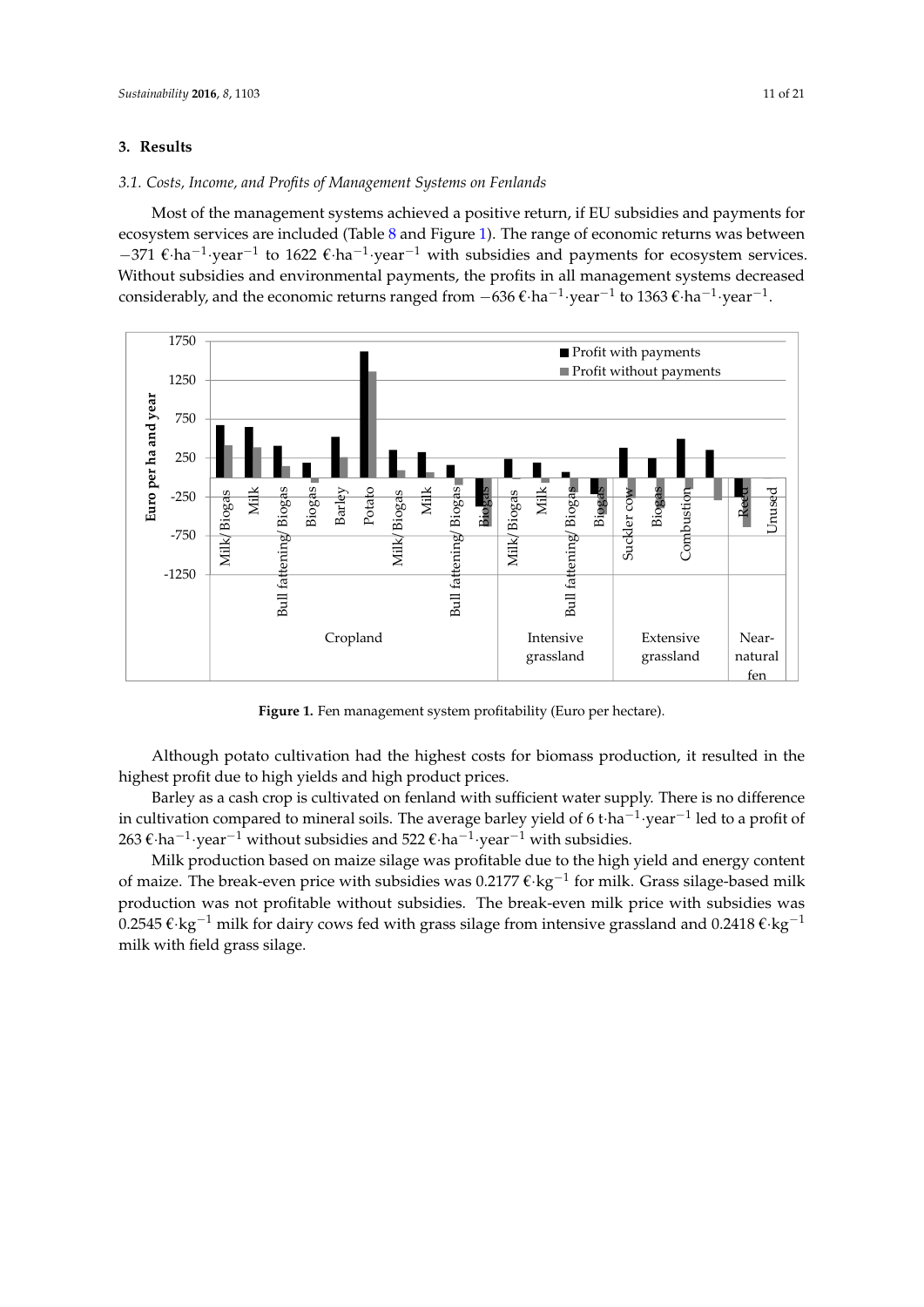| <b>Land Use</b>                   |                                                |                          |                          |                          |                          |                          | Cropland                 |                          |                          |                          |                          |
|-----------------------------------|------------------------------------------------|--------------------------|--------------------------|--------------------------|--------------------------|--------------------------|--------------------------|--------------------------|--------------------------|--------------------------|--------------------------|
| Products                          |                                                | Milk/Biog.               | <b>Milk</b>              | <b>Bull Fat./Biogas</b>  | <b>Biogas</b>            | <b>Barley</b>            | Potato                   | Milk/Biog.               | <b>Milk</b>              | <b>Bull Fat./Biogas</b>  | <b>Biogas</b>            |
| <b>Main Crop</b>                  |                                                | Maize                    | <b>Maize</b>             | Maize                    | Maize                    | <b>Barley</b>            | Potato                   | <b>Field Grass</b>       | <b>Field Grass</b>       | <b>Field Grass</b>       | <b>Field Grass</b>       |
| Cows fed per ha                   | $\text{row} \cdot \text{ha}^{-1}$              | 1.16                     | 1.16                     | 2.88                     | ٠                        | $\sim$                   | $\overline{\phantom{a}}$ | 1.07                     | 1.07                     | 2.33                     |                          |
| Costs                             |                                                |                          |                          |                          |                          |                          |                          |                          |                          |                          |                          |
| Field                             | $\epsilon$ ·ha <sup>-1</sup>                   | 821                      | 820                      | 680                      | 821                      | 688                      | 2516                     | 838                      | 838                      | 842                      | 875                      |
| Storage/silo                      | $\epsilon$ ·ha <sup>-1</sup>                   | 105                      | 105                      | 149                      | 73                       |                          |                          | 86                       | 86                       | 89                       | 150                      |
| Milk production                   | $\epsilon$ ·ha <sup>-1</sup>                   | 2137                     | 2137                     | $\overline{\phantom{a}}$ | $\overline{\phantom{a}}$ |                          |                          | 1944                     | 1901                     | $\tilde{\phantom{a}}$    |                          |
| Beef production                   | $\epsilon$ ·ha <sup>-1</sup>                   |                          |                          | 2869                     |                          |                          |                          |                          |                          | 2322                     |                          |
| Biogas plant                      | $\epsilon$ ·ha <sup>-1</sup>                   | 99                       |                          | 247                      | 1057                     |                          |                          | 92                       |                          | 200                      | 498                      |
| Incineration plant                | $\epsilon$ ·ha <sup>-1</sup>                   | $\overline{a}$           | $\overline{\phantom{a}}$ | $\sim$                   | $\sim$                   |                          |                          | $\tilde{\phantom{a}}$    |                          | $\overline{\phantom{a}}$ | $\overline{\phantom{a}}$ |
| Income                            |                                                |                          |                          |                          |                          |                          |                          |                          |                          |                          |                          |
| Beef                              | $\epsilon$ ·ha <sup>-1</sup>                   | 454                      | 454                      | 3658                     |                          |                          |                          | 420                      | 420                      | 2960                     |                          |
| Milk                              | $\epsilon$ ·ha <sup>-1</sup>                   | 2912                     | 2912                     | $\overline{\phantom{a}}$ |                          |                          |                          | 2395                     | 2395                     |                          |                          |
| Calves sale                       | $\epsilon$ ·ha <sup>-1</sup>                   | 84                       | 84                       | $\sim$                   |                          |                          |                          | 78                       | 78                       | $\overline{\phantom{a}}$ |                          |
| Electricity                       | $\epsilon$ ·ha <sup>-1</sup>                   | 133                      | $\overline{\phantom{a}}$ | 332                      | 1416                     |                          | $\overline{\phantom{a}}$ | 123                      |                          | 268                      | 670                      |
| Heat                              | $\epsilon$ ·ha <sup>-1</sup>                   | 42                       | $\sim$                   | 105                      | 470                      |                          |                          | 39                       |                          | 85                       | 222                      |
| Cash crops                        | $\epsilon$ ·ha <sup>-1</sup>                   |                          | $\overline{\phantom{a}}$ | $\overline{\phantom{a}}$ |                          | 950                      | 3879                     |                          |                          |                          |                          |
| EU-Subsidies                      | $\epsilon$ ·ha <sup>-1</sup>                   | 260                      | 260                      | 260                      | 260                      | 260                      | 260                      | 260                      | 260                      | 260                      | 260                      |
| Environmental programs            | $\epsilon$ ·ha <sup>-1</sup>                   | $\overline{\phantom{a}}$ | $\sim$                   | $\overline{\phantom{a}}$ | $\overline{\phantom{a}}$ | $\sim$                   |                          | $\overline{\phantom{a}}$ | $\overline{\phantom{a}}$ |                          |                          |
| Income with payments              | $\epsilon$ ·ha <sup>-1</sup>                   | 3885                     | 3710                     | 4354                     | 2245                     | 1210                     | 4139                     | 3315                     | 3153                     | 3573                     | 1151                     |
| Income without payments           | $\epsilon$ ·ha <sup>-1</sup>                   | 3625                     | 3450                     | 4095                     | 1886                     | 950                      | 3879                     | 3055                     | 2893                     | 3313                     | 892                      |
| Total costs                       | $\epsilon$ ·ha <sup>-1</sup>                   | 3211                     | 3062                     | 3946                     | 1953                     | 688                      | 2516                     | 2960                     | 2826                     | 3453                     | 1523                     |
| Variable costs                    | $\epsilon$ ·ha <sup>-1</sup>                   | 1812                     | 1774                     | 2936                     | 846                      | 381                      | 1567                     | 1538                     | 1503                     | 2419                     | 453                      |
| Profit with payments              |                                                | 674                      | 648                      | 409                      | 218                      | 522                      | 1622                     | 355                      | 327                      | 136                      | $-371$                   |
| Profit without payments           | $\epsilon$ ·ha <sup>-1</sup>                   | 414                      | 388                      | 149                      | $-42$                    | 263                      | 1363                     | 95                       | 67                       | $-96$                    | $-631$                   |
| Break-even price with payments    |                                                | n/a                      | $\overline{\phantom{a}}$ | n/a                      | 0.1005                   | $\overline{\phantom{a}}$ | $\overline{\phantom{a}}$ | n/a                      |                          | 0.0611                   | 0.1813                   |
| Break-even price without payments | $\epsilon$ ·kWh <sub>el</sub> <sup>-1</sup>    | n/a                      | $\overline{\phantom{a}}$ | 0.0642                   | 0.1219                   |                          |                          | 0.0264                   |                          | 0.1492                   | 0.2265                   |
| Break-even price with payments    |                                                | 0.2152                   | 0.2177                   | $\overline{\phantom{a}}$ |                          |                          | $\overline{\phantom{a}}$ | 0.2385                   | 0.2418                   |                          |                          |
| Break-even price without payments | $\mathop{\rm \mathfrak{C}\text{-}L^{-1}}$ milk | 0.2402                   | 0.2427                   |                          |                          |                          |                          | 0.2689                   | 0.2721                   |                          |                          |
| Break-even price with payments    | $\epsilon$ ·kg <sup>-1</sup> beef              |                          |                          | 2.9314                   |                          |                          |                          |                          |                          | 3.1178                   |                          |
| Break-even price without payments |                                                |                          |                          | 3.1656                   |                          |                          |                          |                          |                          | 3.4072                   |                          |
| Break-even price with payments    |                                                |                          | ٠                        | $\overline{\phantom{a}}$ |                          | 71.37                    | 75.23                    |                          |                          |                          |                          |
| Break-even price without payments | $\epsilon$ ·t <sup>-1</sup> FM                 |                          |                          |                          |                          | 114.63                   | 83.88                    |                          |                          |                          |                          |

**Table 8.** Cost, income, profit, and break even prices for fen management systems.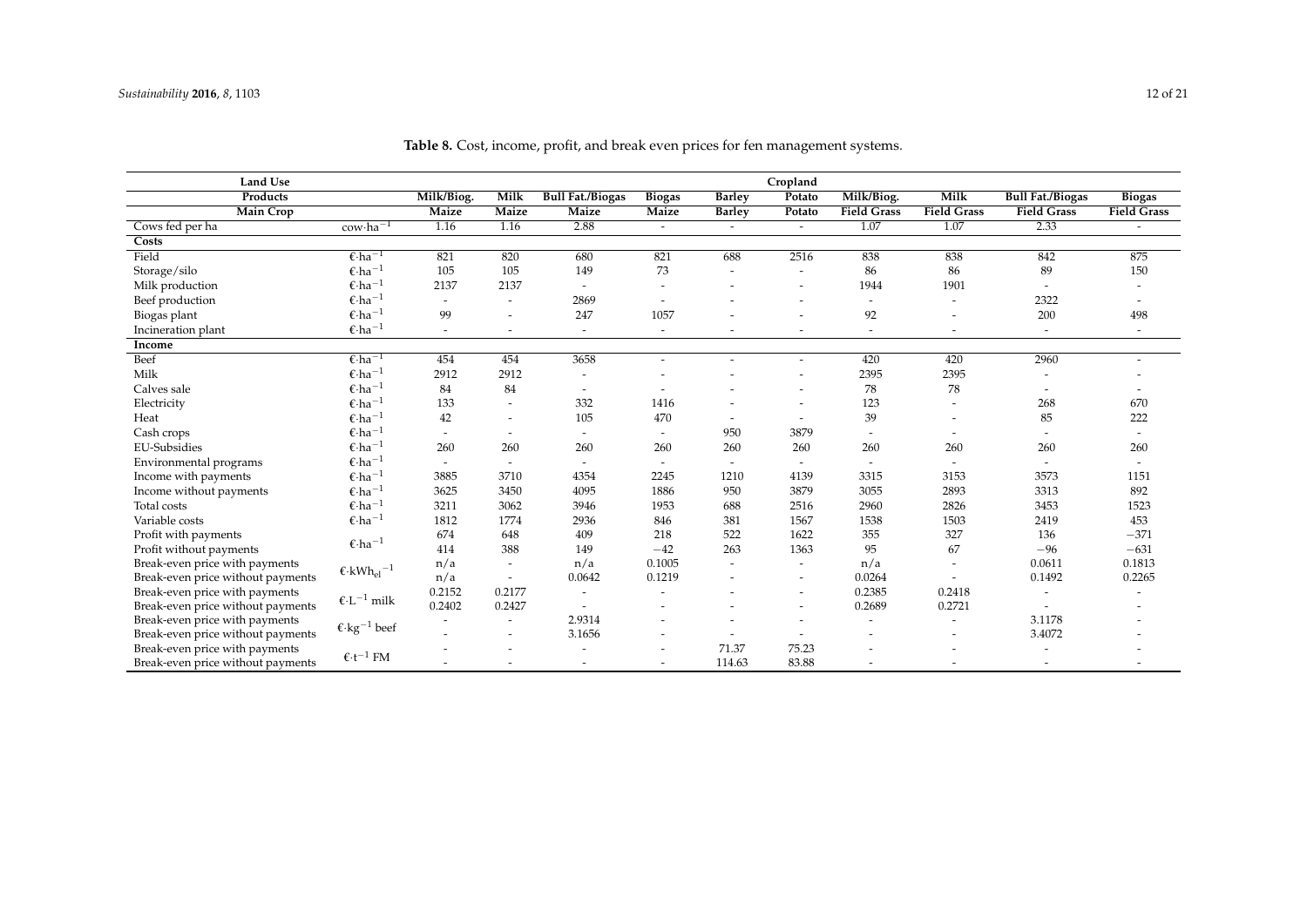## **Table 8.** *Cont.*

<span id="page-12-0"></span>

| <b>Land Use</b>                   |                                                    |                          | <b>Intensive Grassland</b> |                          |                          | <b>Extensive Grassland</b> | <b>Near-Natural Fen</b>  |                          |                          |                       |                    |
|-----------------------------------|----------------------------------------------------|--------------------------|----------------------------|--------------------------|--------------------------|----------------------------|--------------------------|--------------------------|--------------------------|-----------------------|--------------------|
| Products                          |                                                    | Milk/Biog.               | <b>Milk</b>                | <b>Bull Fat./ Biogas</b> | <b>Biogas</b>            | <b>Suckle Cow</b>          | <b>Biogas</b>            | Combustion               |                          | Reed                  | Unused             |
| Main crop                         |                                                    | Grass                    | Grass                      | Grass                    | Grass                    | <b>Grass Herbs</b>         | Grass                    | <b>Grass Herbs</b>       | Alder                    | Reed                  | <b>Grass Herbs</b> |
| Cows fed per ha                   | $\text{row} \cdot \text{ha}^{-1}$                  | 0.95                     | 0.95                       | 2.16                     | $\sim$                   | 0.6                        | $\overline{\phantom{a}}$ | $\overline{\phantom{a}}$ | $\overline{\phantom{a}}$ | $\sim$                |                    |
| Costs                             |                                                    |                          |                            |                          |                          |                            |                          |                          |                          |                       |                    |
| Field                             | $\overline{\text{E-ha}^{-1}}$                      | 849                      | 849                        | 859                      | 665                      | 173                        | 403                      | 225                      | 331                      | 581                   | $\overline{13}$    |
| Storage/silo                      | $\epsilon$ ·ha <sup>-1</sup>                       | 95                       | 95                         | 103                      | 121                      | 48                         | 88                       | 114                      | 15                       | 245                   |                    |
| Milk production                   | $\epsilon$ ·ha <sup>-1</sup>                       | 1716                     | 1683                       |                          |                          |                            |                          |                          |                          |                       |                    |
| Beef production                   | $\epsilon$ ·ha <sup>-1</sup>                       | $\overline{\phantom{a}}$ |                            | 2153                     | $\overline{\phantom{a}}$ | 168                        |                          |                          |                          |                       |                    |
| Biogas plant                      | $\epsilon$ ·ha <sup>-1</sup>                       | 104                      |                            | 238                      | 400                      |                            | 74                       | ÷                        |                          |                       |                    |
| Incineration plant                | $\epsilon$ ·ha <sup>-1</sup>                       | $\overline{\phantom{a}}$ |                            | $\overline{\phantom{a}}$ | $\tilde{\phantom{a}}$    |                            | $\overline{\phantom{a}}$ | 539                      | 254                      | 1306                  |                    |
| Income                            |                                                    |                          |                            |                          |                          |                            |                          |                          |                          |                       |                    |
| Beef                              | $\overline{\epsilon \cdot h a^{-1}}$               | 372                      | 372                        | 2745                     | ٠                        | 91                         |                          | ٠                        |                          | $\tilde{\phantom{a}}$ |                    |
| Milk                              | $\epsilon$ ·ha <sup>-1</sup>                       | 2120                     | 2120                       |                          |                          |                            |                          |                          |                          |                       |                    |
| Calves sale                       | $\epsilon$ ·ha <sup>-1</sup>                       | 69                       | 69                         | $\overline{\phantom{a}}$ | $\overline{\phantom{a}}$ | 36                         |                          |                          |                          |                       |                    |
| Electricity                       | $\epsilon$ ·ha <sup>-1</sup>                       | 140                      |                            | 319                      | 536                      |                            | 99                       |                          |                          |                       |                    |
| Heat                              | $\epsilon$ ·ha <sup>-1</sup>                       | 44                       |                            | 101                      | 178                      |                            | 33                       | 730                      | 309                      | 1495                  |                    |
| Cash crops                        | $\epsilon$ ·ha <sup>-1</sup>                       |                          |                            | $\overline{\phantom{a}}$ |                          |                            |                          |                          |                          |                       |                    |
| <b>EU-Subsidies</b>               | $\epsilon$ ·ha <sup>-1</sup>                       | 260                      | 260                        | 260                      | 260                      | 260                        | 260                      | 260                      | 260                      |                       |                    |
| Environmental programs            | $\epsilon$ ·ha <sup>-1</sup>                       | $\overline{\phantom{a}}$ | $\overline{\phantom{a}}$   | $\overline{\phantom{a}}$ | $\overline{\phantom{a}}$ | 387                        | 387                      | 387                      | 387                      | 387                   |                    |
| Income with payments              | $\epsilon$ ·ha <sup>-1</sup>                       | 3004                     | 2820                       | 3425                     | 973                      | 774                        | 815                      | 1377                     | 955                      | 1882                  |                    |
| Income without payments           | $\epsilon$ ·ha <sup>-1</sup>                       | 2745                     | 2561                       | 3165                     | 713                      | 127                        | 168                      | 730                      | 309                      | 1495                  |                    |
| Total costs                       | $\epsilon$ ·ha <sup>-1</sup>                       | 2765                     | 2628                       | 3353                     | 1186                     | 390                        | 565                      | 878                      | 600                      | 2132                  | 13                 |
| Variable costs                    | $\epsilon$ ·ha <sup>-1</sup>                       | 1403                     | 1364                       | 2277                     | 302                      | 227                        | 218                      | 270                      | 343                      | 450                   | $\mathbf{0}$       |
| Profit with payments              |                                                    | 239                      | 193                        | 72                       | $-213$                   | 384                        | 250                      | 499                      | 355                      | $-249$                | $-13$              |
| Profit without payments           | $\epsilon$ ·ha <sup>-1</sup>                       | $-20$                    | $-67$                      | $-188$                   | $-472$                   | $-262$                     | $-97$                    | $-148$                   | $-291$                   | $-636$                | $-13$              |
| Break-even price with payments    | $\varepsilon\cdot$ kWh <sub>el</sub> <sup>-1</sup> | n/a                      | $\overline{\phantom{a}}$   | 0.0904                   | 0.1629                   |                            | n/a                      | $\tilde{\phantom{a}}$    |                          |                       |                    |
| Break-even price without payments |                                                    | 0.1336                   | $\sim$                     | 0.1854                   | 0.2194                   |                            | 0.5852                   |                          |                          |                       |                    |
| Break-even price with payments    |                                                    | 0.2484                   | 0.2545                     |                          |                          |                            |                          |                          |                          |                       |                    |
| Break-even price without payments | $\epsilon$ ·L <sup>-1</sup> milk                   | 0.2827                   | 0.2888                     |                          | $\overline{\phantom{a}}$ |                            |                          |                          |                          |                       |                    |
| Break-even price with payments    | $\epsilon$ ·kg <sup>-1</sup> beef                  |                          |                            | 3.2140                   | $\overline{\phantom{a}}$ | n/a                        |                          |                          |                          |                       |                    |
| Break-even price without payments |                                                    |                          |                            | 3.5260                   | ٠                        | 0.0128                     |                          |                          |                          |                       |                    |
| Break-even price with payments    | $\epsilon$ + $^{-1}$ FM                            |                          |                            |                          | ٠                        |                            |                          |                          |                          |                       |                    |
| Break-even price without payments |                                                    |                          |                            |                          |                          |                            |                          |                          |                          |                       |                    |

n/a: Not applicable; Bull fat.: Bull fattening; Biog.: Biogas.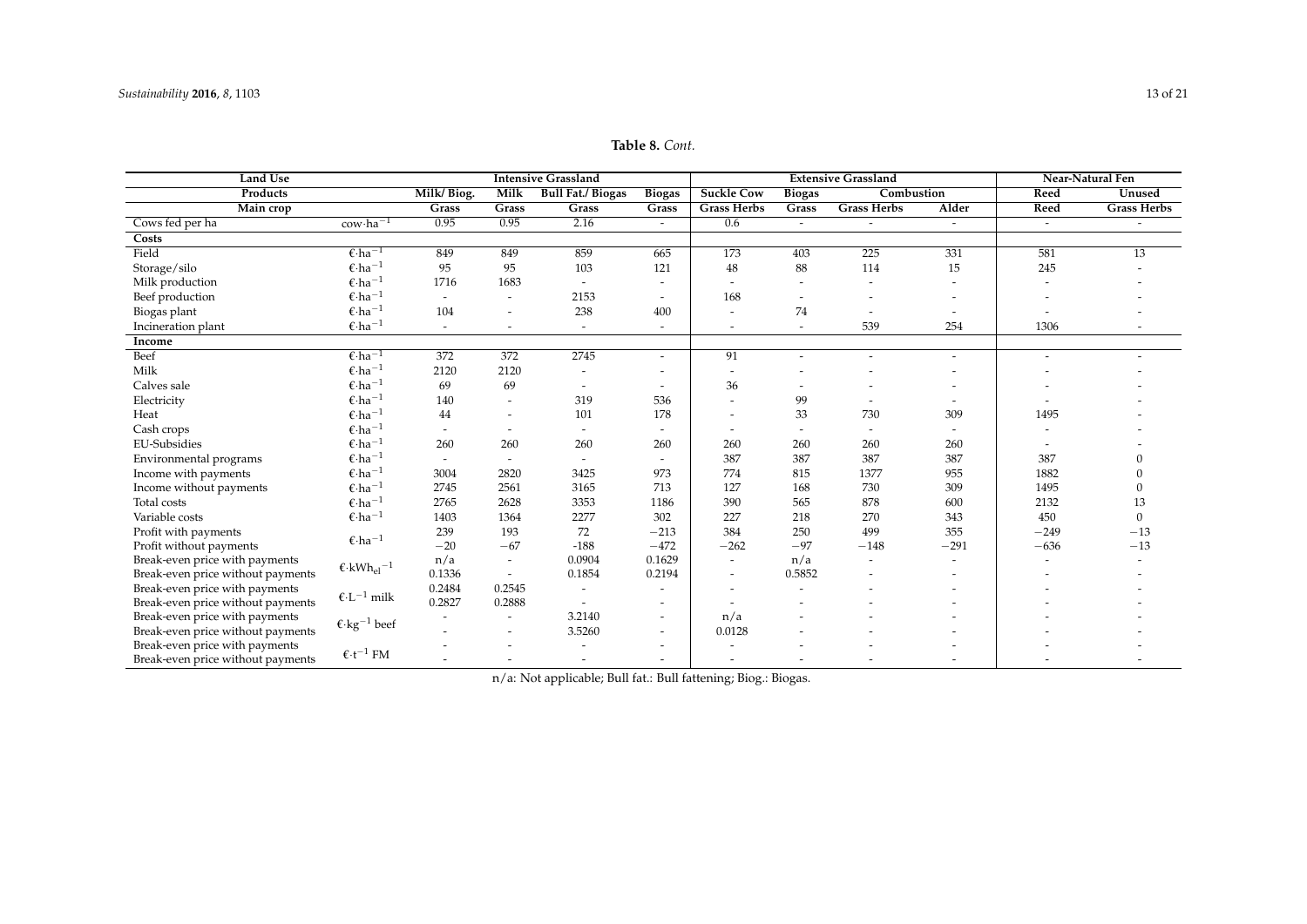Intensive bull fattening, based on maize silage from cropland, was profitable even without subsidies. Due to the high maize percentage in the diet, it was feasible to feed 2.88 bulls per ha. The annual profit of bull fattening was 409 €·ha<sup>-1</sup>·year<sup>-1</sup>. The profit for bulls fed without maize silage was lower, with 163 €·ha $^{-1}\cdot$ year $^{-1}$  by field grass silage from cropland and 72 €·ha $^{-1}\cdot$ year $^{-1}$ by grass silage from intensive grassland including the EU subsidies. Without them, bull fattening by grass silage from intensive grassland was not profitable, due to the lower grass yields. Grassland management led to higher production costs as a result of multiple harvests per year. Accordingly, less slurry for biogas production resulted in diminished revenue than maize silage-based bull fattening.

Suckler cow husbandry on extensive grassland was profitable only with the EU subsidies and payments for ecosystem services reaching a 384 €·ha $^{-1}\cdot$ year $^{-1}$  net return. Due to the low market price for calves, the economic benefits were marginal.

Extensive hay production with a biomass yield of 5.8 t DM ha $^{-1}$ ∙year $^{-1}$  led to an energy yield of 16,240 kWh<sub>th</sub>·ha<sup>-1</sup>·year<sup>-1</sup>. This energy generation resulted in sales revenues of 730 €·ha<sup>-1</sup>·year<sup>-1</sup> and a profit of 499 €·ha<sup>-1</sup>·year<sup>-1</sup> with subsidies and environmental payments. The use of reed from near-natural fens was not profitable due to the current exclusion from the EU and environmental payments and because high costs for adapted machinery were double those on extensive grassland.

Short rotation coppice with alder was not economical without subsidies. Due to the high purchase costs of rooted alder plants, fixed costs were high (257 €·ha<sup>-1</sup>·year<sup>-1</sup>). Because of low yield of 3.5 t DM ha $^{-1}$ ·year $^{-1}$ , a profitable cultivation for energetic use was possible only with subsidies and payments for ecosystem services.

The profitability of biogas production depends on production costs, biomass and methane yields and governmental payments within the individual management systems. For grass silage from cropland and intensive grassland, biomass and methane yields were too low to reach profitability. In contrast, biogas production from maize generated a profit of 192 €·ha<sup>-1</sup>·year<sup>-1</sup> with subsidies because of high energy yields per hectare. Producing biogas from grass silage from extensive grassland yielded a profit of 250 €·ha $^{-1}$ ·year $^{-1}$  due to payments for ecosystem services. The break-even price was 0.5852 €·kWh<sub>el</sub> $^{-1}$  without subsidies in this management system. The break-even price for electricity from grass silage from cropland was  $0.1813\,\mathrm{E\cdot kWh_{el}}^{-1}$  with subsidies, ceteris paribus. Energy based on grass from intensive grassland had a lower break-even price of  $0.1629 \text{ €}·kWh_{el}^{-1}$  with subsidies due to the lower yield level compared to grass yield on cropland. Cattle slurry as a byproduct of milk and beef production did not cause additional costs for feedstock supply except for pumping. At an electricity feed-in tariff of  $0.1166 \, \text{€} \cdot \text{kWh}_{\text{el}}{}^{-1}$ , slurry use was profitable.

Near-natural fens provided no profits, leading to an annual loss of 13 €·ha $^{-1}\cdot$ year $^{-1}$ , due to the overhead costs.

## *3.2. Labor Demand of Management Systems on Fens*

Labor demand ranged from zero h·ha $^{-1}\cdot$ year $^{-1}$  for unused near-natural fens to 48.93 h·ha $^{-1}\cdot$ year $^{-1}$ for combined milk and biogas production (Figure [2\)](#page-14-0). For the same management systems in different land use systems, differences in labor demand were low. The management systems with combined milk and biogas production required the highest number of working hours per hectare and year. These systems included three major production steps: feedstuff production, animal keeping, and biogas production. Therefore, they required considerably more labor than solely crop production. Combined milk and biogas-production systems were followed by the bull fattening systems with integrated biogas production and the crop-based biogas-production systems.

Cash crops resulted in a high profit per working hour and hectare (Figure [3\)](#page-15-0). Management systems in extensive grassland reached different profitable levels per working hour and hectare, if payments for ecosystem services are included. Among others, alder production for combustion yielded the second-highest profit per working hour and hectare after potato production, if payments are considered. All other management systems indicated low profitable to unprofitable levels per working hour. Profitability per working hour depended on labor demand per activity. Management systems with a high labor-demand intensity resulted in low profit per working hour.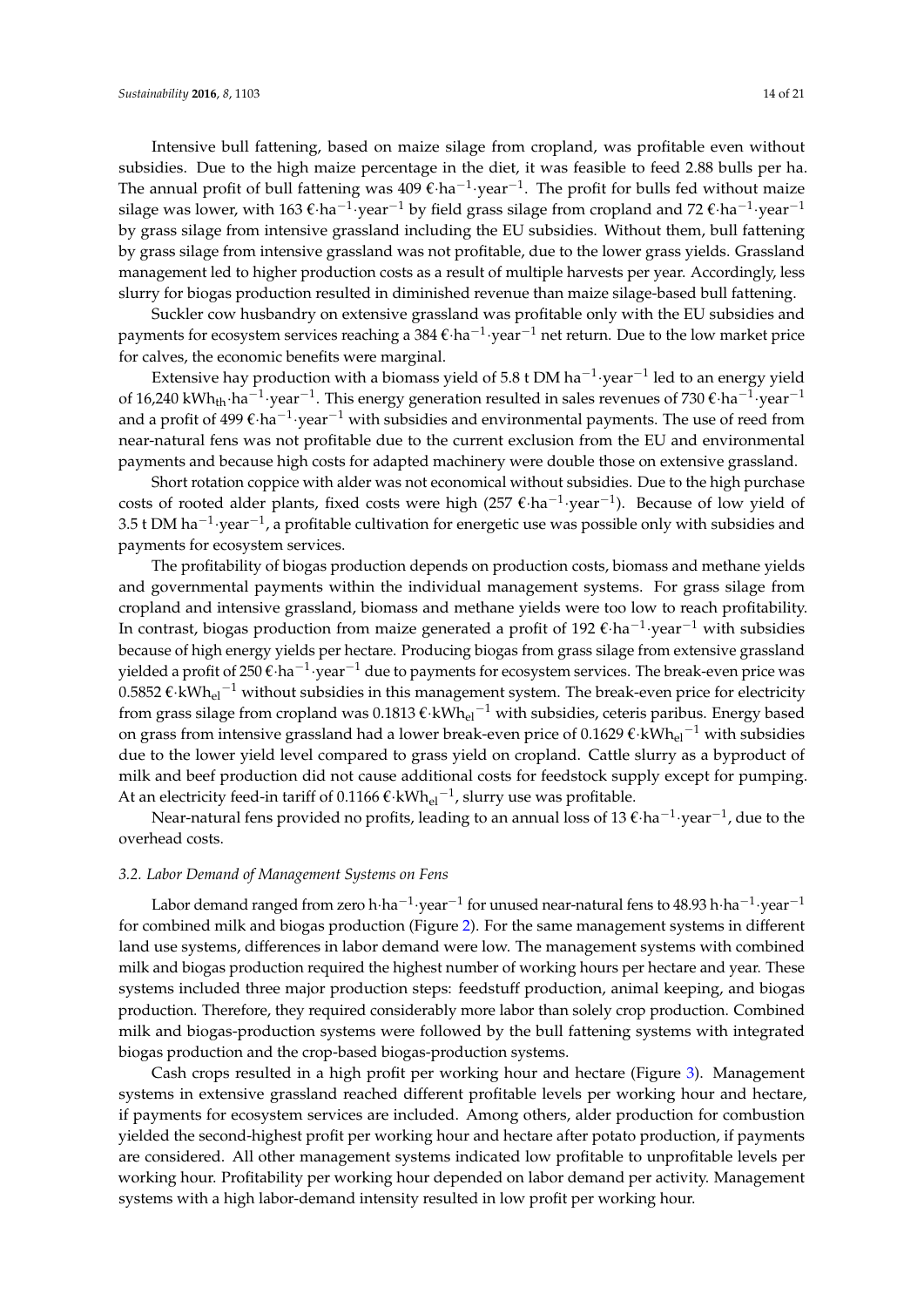<span id="page-14-0"></span>

 $\Box$  Labor demand on field  $\Box$  Labor demand with animals  $\Box$  Labor demand for energy



## **4. Discussion 4. Discussion**

To make agricultural production on fenland profitable, subsidies are necessary for most management systems. Payments for ecosystem services, i.e., the Cultural Landscape Program [38], management systems. Payments for ecosystem services, i.e., the Cultural Landscape Program [\[38\]](#page-18-12), and "Greening" [37] play a crucial role in the profitability of fenland use. Our study indicates that and "Greening" [\[37\]](#page-18-11) play a crucial role in the profitability of fenland use. Our study indicates that nearly all management systems on extensive grassland and near-natural fenlands are profitable with nearly all management systems on extensive grassland and near-natural fenlands are profitable with environmental payments in addition to the direct payments of the EU. Similar conclusions were drawn by Blokhina et al. [55]. GHG mitigation potentials of land use systems can be implemented in drawn by Blokhina et al. [\[55\]](#page-19-9). GHG mitigation potentials of land use systems can be implemented future studies for the assessment of effective policies including the allocation of the payments for in future studies for the assessment of effective policies including the allocation of the payments for ecosystem services. ecosystem services.

The costs and yields of cash crops and maize silage on fenlands are comparable to those on The costs and yields of cash crops and maize silage on fenlands are comparable to those on mineral soils [\[17\]](#page-17-9). Our calculations for the costs of biomass supply from extensive grassland are in the range of Wichtmann and Haberl [\[15\]](#page-17-17). A higher groundwater level on extensive grassland allows one harvest per year, and additional payments for ecosystem services such as the Cultural Landscape Program increase farmers' profits considerably. Policy incentives are indispensable to promote peat-saving agricultural practices on fenlands because most of the management systems considered in this study study led to low profitable or unprofitable outcomes from only market sales. led to low profitable or unprofitable outcomes from only market sales.

Potato production resulted in very high profitability with the assumed producer price of 142  $\epsilon$ ·t<sup>-1</sup>. The potato price is very volatile. It was 250  $\epsilon \cdot t^{-1}$  in 2013 and dropped steeply to 80  $\epsilon \cdot t^{-1}$  in 2014 [\[39\]](#page-18-13). 2014 [39]. If the price of 2014 is considered, this management system is unprofitable with or without If the price of 2014 is considered, this management system is unprofitable with or without subsidies. Additionally, potato cultivation requires special mechanization and know-how, and therefore, it is not widely spread.

The production costs of biomass on near-natural fen with an adapted caterpillar vehicle are 30% higher than our calculations, whereas our development costs for a modified caterpillar are 25% higher [\[18\]](#page-17-10). The exclusion of reed production from EU subsidies is another reason for the non-profitability of this management system. Reed receives payments only via the Cultural Landscape Program and is not considered among the EU funded crops  $[60]$ . If the EU subsidies were given, a profit level of 11 €·ha<sup>-1</sup>·year<sup>-1</sup> could be reached for reed production. To maintain peat and to support employment in rural areas, it would be necessary to include reed in the EU-promoted crops. Thus, paludiculture could contribute to both the peat conservation and renewable energy targets of  $\overline{O}$  [01]. the EU [\[61\]](#page-19-15).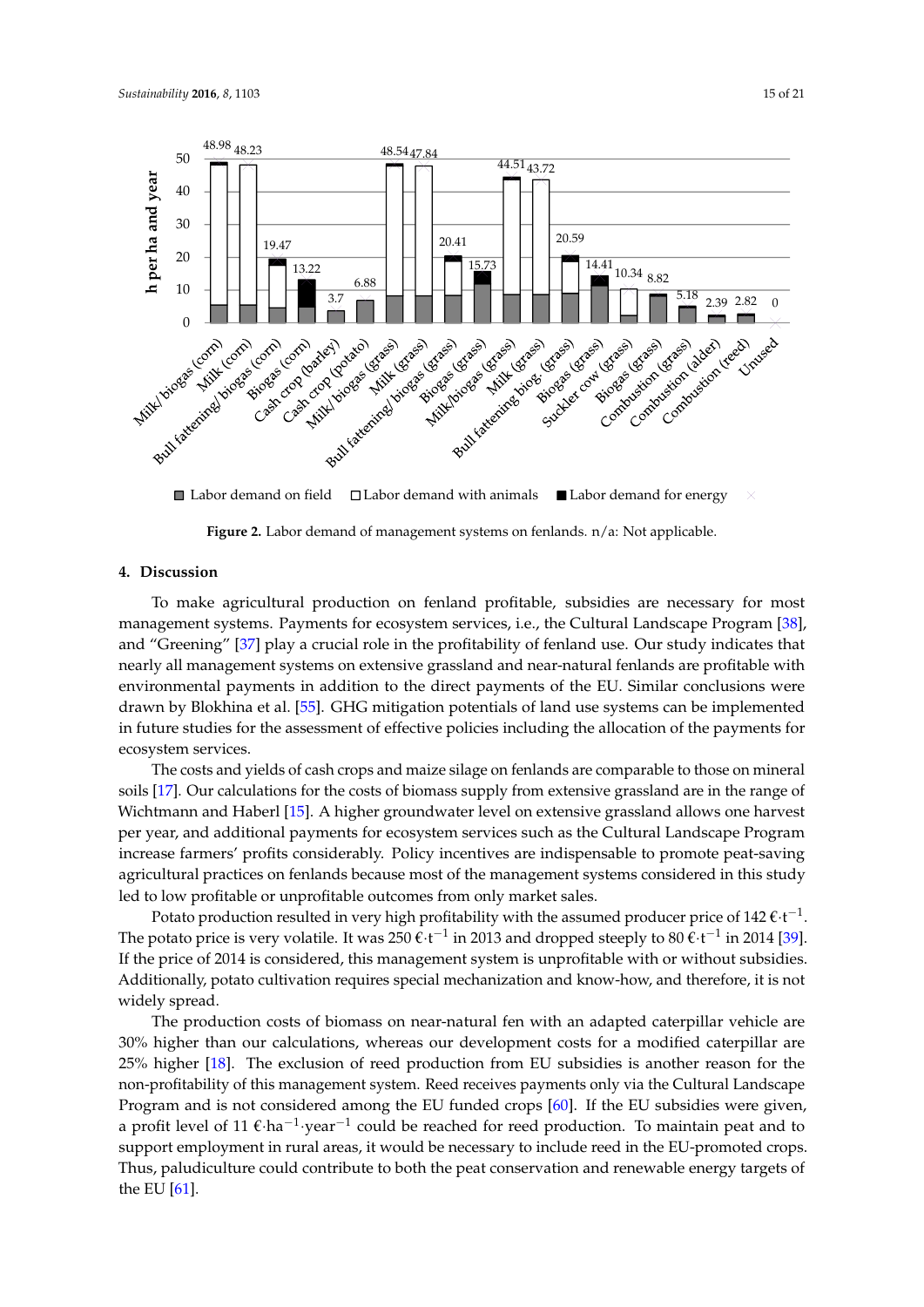Our calculations are based on a biogas plant with a capacity of 500 kW $_{el}$ . According to the Renewable Energy Act (EEG) 2014 [\[48\]](#page-19-2), the feed-in tariff for this capacity in Germany is currently approximately  $0.1166 \, \epsilon \cdot$ kWh<sub>el</sub> $^{-1}$ , which makes biogas production unprofitable without subsidies and environmental payments. The positive return of biogas production from extensive grassland can be explained by payments for ecosystem services and by low input management, with one harvest per year and no fertilizer application. Blokhina et al. [55] assessed wetland use for biogas production in Germany in 2011 and identified biogas production as profitable under policy conditions at that time. Therefore, the profitability of biogas production strongly depends on the Renewable Energy Act. According to the revised act of 2014, feed-in tariffs will be determined by auction instead of being set by the government  $[48]$ .

The milk price we consider (0.28 €⋅kg<sup>-1</sup>) is lower than the average price from FAOSTAT, i.e., 0.35 € $\cdot$ kg<sup>-1</sup> (2010–2014) [\[62\]](#page-19-16). After the abolishment of the milk quota, farmers tended to invest in equipment and the expansion of livestock numbers [\[63\]](#page-19-17). The milk surplus led to a higher supply and accordingly a lower milk price. In the future, milk yield and price are expected to fluctuate [\[64](#page-19-18)[,65\]](#page-19-19) because farmers are not limited to producing a fixed amount of milk. Our calculations indicate that milk production can be profitable on fenlands when subsidies are included.

Increased working hours per hectare may have a positive impact on employment in rural areas and thus contribute to the sustainability targets of the EU [\[66\]](#page-20-0). For instance, biomass supply for energy production can be a positive way to keep grassland in use and create new job opportunities  $[67]$ . Our results indicated a similar outcome for systems yielding multiple products. Nevertheless, The required working hours per hectare cannot be considered the only criterion for sustainable the required working notic per nectare cannot be considered the only criterion for sustainable rural life. The profitability levels of management systems differ strongly. For instance, although Final methods production by maize and grass silage requires more than double the number of working hours per hectare and year compared to barley and potato production, biogas production is not profitable, it is not profitable, while barley and potato cultivation results in high profit levels per working hour and hectare (Figure hectare (Figure [3\)](#page-15-0). In addition to environmental motivations, social aspects can be considered to support biogas production, which may increase employment in rural areas. production, which may increase employment in rural areas. production by maize and grass silage requires more than double the number of working hours per

<span id="page-15-0"></span>

**Figure 3.** Utilization of labor in management systems on fenlands. **Figure 3.** Utilization of labor in management systems on fenlands.

On natural fens, no subsidy is paid by the EU. To reward ecological benefits, such as the saving On natural fens, no subsidy is paid by the EU. To reward ecological benefits, such as the saving of rare adopted plant and animal species, and to avoid GHG emissions,  $\text{CO}_2$  certificates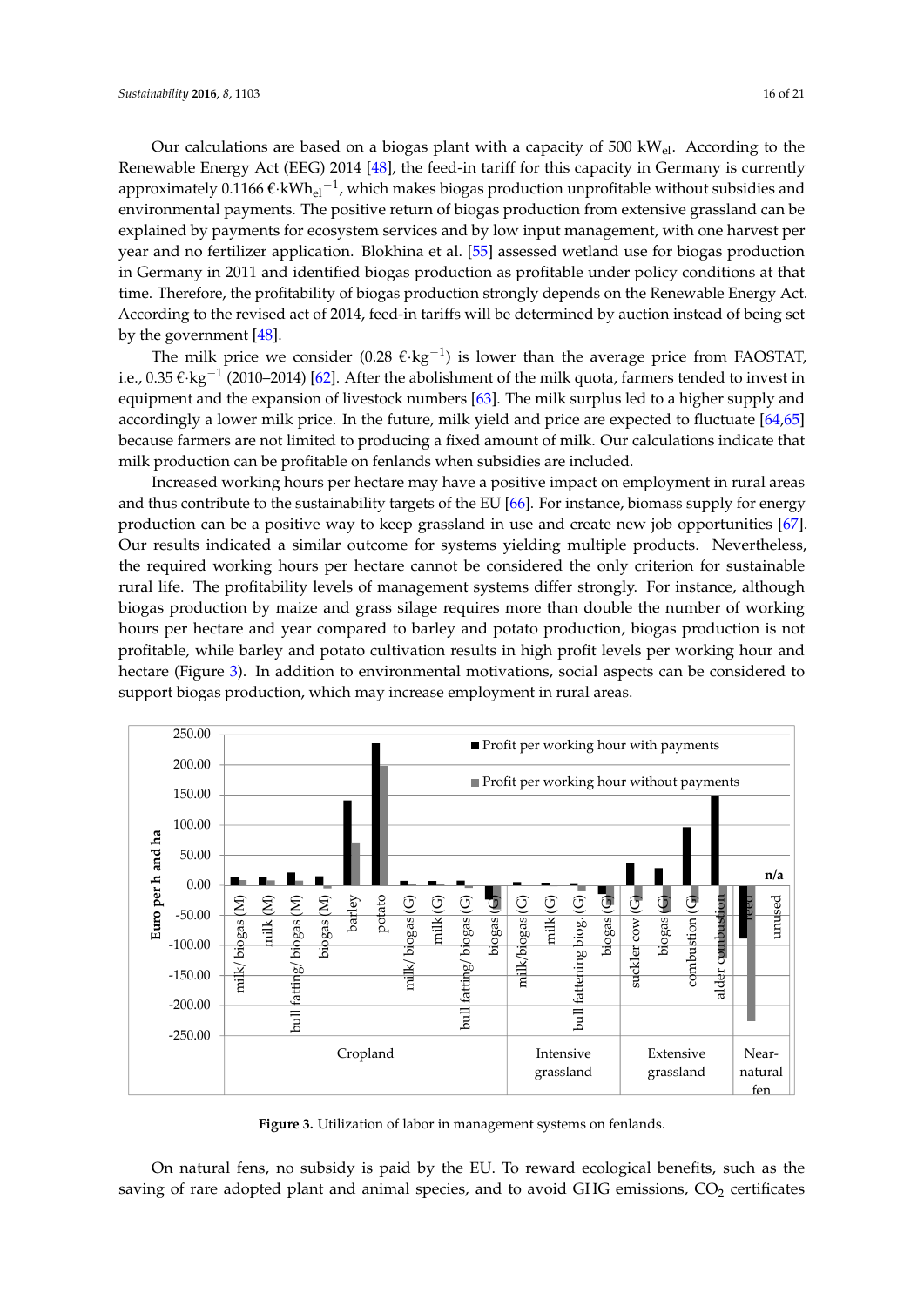may be considered. This could be a onetime payment. In some federal states of Germany, individuals as well as companies can purchase carbon certificates to finance rewetting projects called "MoorFutures". Investors may offset emissions caused by their production by carbon certificate purchases. The ministries of the federal states are responsible for providing certificates [\[68\]](#page-20-2).

Profits depend strongly on producer prices. Agricultural prices fluctuate during the course of the year and from year to year [\[69\]](#page-20-3). Considering these uncertainties, our study solely indicates profitability under the assumptions of the costs and prices taken here.

Previous studies have investigated single crops or single land use systems [\[14–](#page-17-8)[17\]](#page-17-9). Our study provides a detailed overview of possible management systems on fenlands and a calculation of profitability.

Our calculations can be used as a basis for estimating greenhouse gas mitigation costs.

## **5. Conclusions**

The profitability of fenland management systems in Brandenburg varies widely. Overall, the most profitable land use system on fenlands is cropland. Cash crops and milk production on cropland in particular are highly cost-effective options. If EU subsidies are considered, most management systems in intensive grassland are low profitable. With additional payments for ecosystem services, all management systems in extensive grassland are highly profitable. Near-natural fen use with or without payments is unprofitable. With the current electricity prices and feed-in tariffs, biogas production in all land use systems is identified as unprofitable to low profitable.

Subsidies and payments for ecosystem services are indispensable to promote peat-saving agricultural practices on fenlands. Extensive management systems and maintenance of near-natural fens may be considered a GHG-mitigation option on fenlands if economic losses due to higher groundwater levels are offset by incentives. In addition, the socio-economic dimension of change in management systems needs to be considered because management intensity level directly affects labor demand and accordingly employment in rural areas.

The results obtained in this study can be combined with GHG emissions to estimate GHG-mitigation costs. This could provide cost-efficient GHG-mitigation options on fenlands and identify options addressing the trade-off problem between economic benefits and environmental impacts.

**Acknowledgments:** The authors gratefully acknowledge the financial support by the Senate Competition Committee (SAW) within the Joint Initiative for Research and Innovation of the Leibniz Association (Grant Number: SAW-2013-ATB-4).

**Author Contributions:** Annette Prochnow and Marco Rebhann conceived and designed the study. Marco Rebhann compiled the data and performed the calculations. Yusuf Nadi Karatay and Günther Filler contributed to the data analysis and the selection of algorithms. Marco Rebhann, Yusuf Nadi Karatay and Annette Prochnow wrote the paper.

**Conflicts of Interest:** The authors declare no conflict of interest. The funding sponsors had no role in the design of the study; in the collection, analyses, or interpretation of data; in the writing of the manuscript, and in the decision to publish the results.

#### **References**

- <span id="page-16-0"></span>1. Josten, H. *The Global Peatland CO<sup>2</sup> Picture—Peatland Status and Drainage Related Emissions in All Countries of the World*; Wetlands International: Ede, The Netherlands, 2009.
- <span id="page-16-1"></span>2. Joosten, H.; Couwenberg, J. Peatlands and Carbon. In *Assessment on Peatlands, Biodiversity and Climate Change—Main Report*; Parish, F., Sirin, A., Charman, D., Joosten, H., Minayeva, T., Silvius, M., Stringer, L., Eds.; Global Environment Centre, Kuala Lumpur & Wetlands International, Wageningen: Wageningen, The Netherlands, 2008; pp. 99–117.
- <span id="page-16-2"></span>3. Millennium Ecosystem Assessment. *Ecosystems and Human Well-Being: Wetlands and Water Synthesis*; World Resources Institute: Washington, DC, USA, 2005.
- <span id="page-16-3"></span>4. Wheeler, B.D.; Shaw, S. *Classification of British Wetlands*, 2nd ed.; 1.3 Some Other Wetland Terms; National Rivers Authority: Bristol, UK, 1995; pp. 7–10.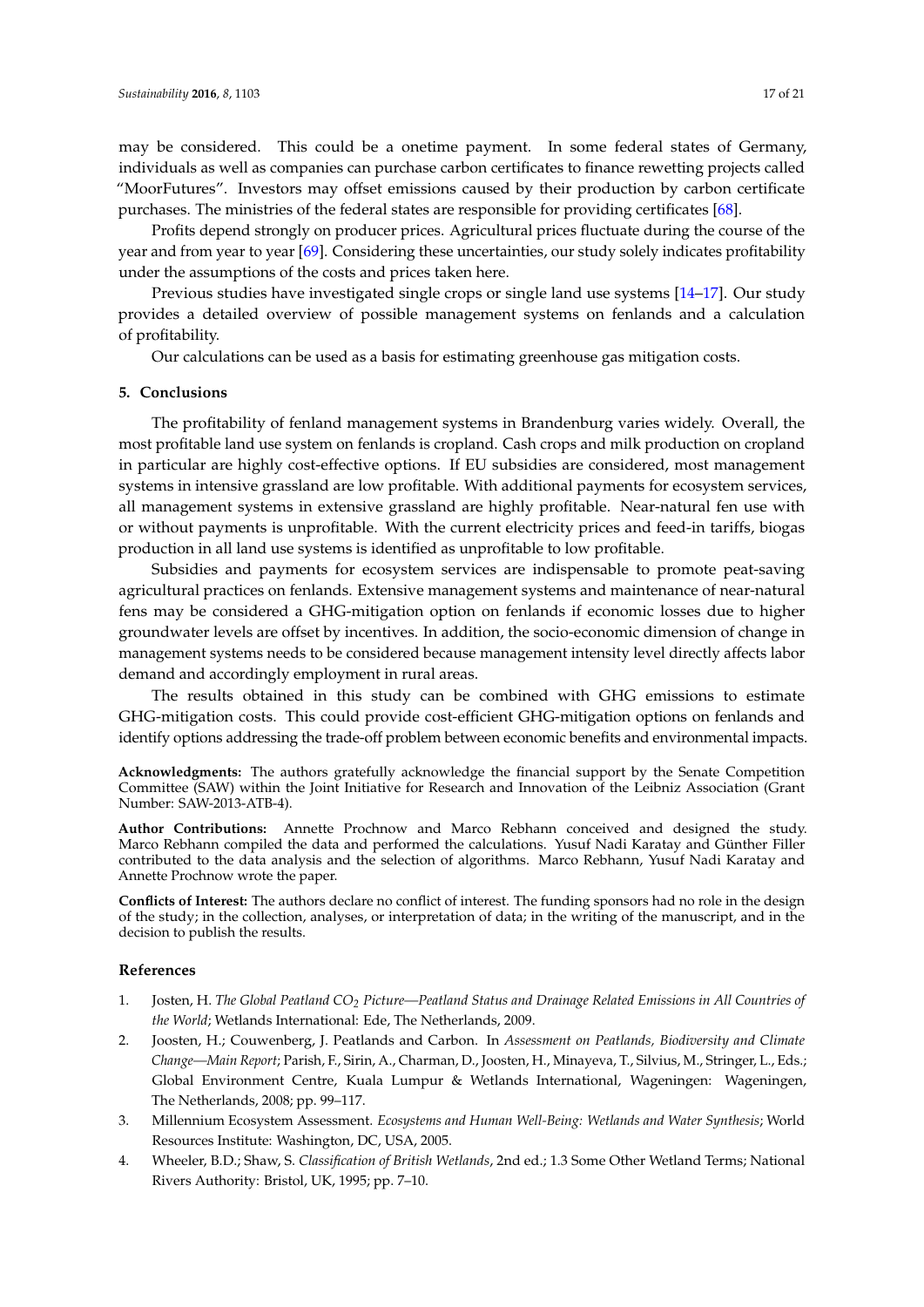- <span id="page-17-0"></span>5. Bedford, B.L.; Godwin, K.S. Fens of the United States: Distribution, characteristics, and scientific connection versus legal isolation. *Wetlands* **2003**, *23*, 608–629. [\[CrossRef\]](http://dx.doi.org/10.1672/0277-5212(2003)023[0608:FOTUSD]2.0.CO;2)
- <span id="page-17-1"></span>6. Van den Pol-van Dasselaar, A.; van Beusichem, M.L.; Oenema, O. Methane emissions from wet grasslands on peat soil in a nature preserve. *Biogeochemistry* **1999**, *44*, 205–220. [\[CrossRef\]](http://dx.doi.org/10.1007/BF00992979)
- 7. Leiber-Sauheitl, K.; Fuß, R.; Voigt, C.; Freibauer, A. High CO<sub>2</sub> fluxes from grassland on histic Gleysol along soil carbon and drainage gradients. *Biogeosciences* **2014**, *11*, 749–761. [\[CrossRef\]](http://dx.doi.org/10.5194/bg-11-749-2014)
- <span id="page-17-2"></span>8. Flessa, A.; Wild, U.; Kelmisch, M.; Pfadenhauer, J. Nitrouse oxid and methane fluxes from organic soils under agriculture. *Eur. J. Soil Sci.* **1998**, *49*, 327–335.
- <span id="page-17-3"></span>9. Blain, D.; Boer, R.; Eggleston, S.; Gonzalez, S.; Hiraishi, T.; Irving, W.; Krug, T.; Krusche, A.; Mpeta, E.J.; Penman, J.; et al. 2013 Introduction. In *2013 Supplement to the 2006 IPCC Guidelines for National Greenhouse Gas Inventories: Wetlands*; Hiraishi, T., Krug, T., Tanabe, K., Srivastava, N., Jamsranjav, B., Fukuda, M., Troxler, T., Eds.; Intergovernmental Panel on Climate Change: Geneva, Switzerland, 2014.
- <span id="page-17-18"></span><span id="page-17-4"></span>10. Tubiello, F.; Biancalani, R.; Salvatore, M.; Rossi, S.; Conchedda, G. A worldwide assessment of greenhouse gas emissions from drained organic soils. *Sustainability* **2016**, *8*, 371. [\[CrossRef\]](http://dx.doi.org/10.3390/su8040371)
- <span id="page-17-5"></span>11. Renger, M.; Wessolek, G.; Schwärzel, K.; Sauerbrey, R.; Siewert, C. Aspects of peat conservation and water management. *J. Plant Nutr. Soil Sci.* **2002**, *165*, 487–493. [\[CrossRef\]](http://dx.doi.org/10.1002/1522-2624(200208)165:4<487::AID-JPLN487>3.0.CO;2-C)
- <span id="page-17-6"></span>12. Couwenberg, J. *Emission Factors for Managed Peat Soils (Organic Soils, Histosols). An Analysis of IPCC Default Values*; Wettlands International: Ede, The Netherlands, 2009.
- <span id="page-17-7"></span>13. Eickenscheidt, T.; Heinichen, J.; Drösler, M. The greenhouse gas balance of a drained fen peatland is mainly controlled by land-use rather than soil organic carbon content. *Biogeosci. Discuss.* **2015**, *12*, 5201–5258. [\[CrossRef\]](http://dx.doi.org/10.5194/bgd-12-5201-2015)
- <span id="page-17-8"></span>14. Wichtmann, W.; Wichmann, S. Paludiculture—Site adapted management of re-wetted peatlands. *TELMA* **2011**, *4*, 215–234.
- <span id="page-17-17"></span>15. Wichtmann, W.; Haberl, A. 1 Möglichkeit der standortgerechten Niedermoorbewirtschaftung (Paludikultur). In *Aktivierung der Klimaschutzfunktion von Niedermoorflächen in der Landeshauptstadt Potsdam—Handlungsleitfaden "Paludikultur"*; Stadtverwaltung Potsdam—Koordinierungsstelle Klimaschutz: Potsdam, Germany, 2012; pp. 6–20. (In German)
- 16. Kowatsch, A.; Schäfer, A.; Wichtmann, W. *Nutzungsmöglichkeiten auf Niedermoorstandorten—Umweltwirkungen, Klimarelevanz und Wirtschaftlichkeit Sowie Anwendbarkeit und Potenziale in Mecklenburg-Vorpommern*; Ernst-Moritz-Arndt-Universität Greifswald: Greifswald, Germany, 2008. (In German)
- <span id="page-17-9"></span>17. Hanff, H.; Neubert, G.; Brudel, H. *Datensammlung für die Betriebsplanung und die Betriebswirtschaftliche Bewertung Landwirtschaftlicher Produktionsverfahren im Land Brandenburg. Ackerbau/Grünlandwirtschaft/ Tierproduktion, 6*; Ministerium für Infrastruktur und Landwirtschaft des Landes Brandenburg (MIL): Potsdam, Germany, 2010. (In German)
- <span id="page-17-10"></span>18. Cooper, M.; Lindegaard, K. *Wetland Biomass to Bioenergy: Efficient Harvesting, Processing and Conversion of Wetland Biomass*; Department of Energy & Climate Change: Sheffield, UK, 2013.
- <span id="page-17-11"></span>19. Krimly, T.; Angenendt, E.; Bahrs, E.; Dabbert, S. Global warming potential and abatement costs of different peatland management options: A case study for the Pre-alpine Hill and Moorland in Germany. *Agric. Syst.* **2016**, *145*, 1–12. [\[CrossRef\]](http://dx.doi.org/10.1016/j.agsy.2016.02.009)
- <span id="page-17-12"></span>20. Röder, N.; Grützmacher, F. Emissionen aus landwirtschaftlich genutzten Mooren—Vermeidungskosten und Anpassungsbedarf. *Natur und Landsch.* **2012**, *87*, 56–61. (In German)
- <span id="page-17-13"></span>21. Deutscher Wetterdienst, Climate Data Center. Precipitation and Temperature data in Brandenburg (Average 1986–2015). Available online: [http://www.dwd.de/DE/klimaumwelt/cdc/cdc\\_node.html](http://www.dwd.de/DE/klimaumwelt/cdc/cdc_node.html) (accessed on 14 July 2016).
- <span id="page-17-14"></span>22. Ministry of Rural Development, Environment and Agriculture of the Federal State of Brandenburg (2015) Peatland Map of Brandenburg. Available online: [http://www.mlul.brandenburg.de/cms/detail.php/bb1.c.](http://www.mlul.brandenburg.de/cms/detail.php/bb1.c.331615.de) [331615.de](http://www.mlul.brandenburg.de/cms/detail.php/bb1.c.331615.de) (accessed on 14 July 2016).
- <span id="page-17-15"></span>23. Establishment and Management of Broadleaved Coppice. Available online: [http://www.biomassenergycentre.](http://www.biomassenergycentre.org.uk/pls/portal/docs/page/bec_technical/best%20practice/broadleavedcoppiceguiderevision131007%20gph.pdf) [org.uk/pls/portal/docs/page/bec\\_technical/best%20practice/broadleavedcoppiceguiderevision131007%](http://www.biomassenergycentre.org.uk/pls/portal/docs/page/bec_technical/best%20practice/broadleavedcoppiceguiderevision131007%20gph.pdf) [20gph.pdf](http://www.biomassenergycentre.org.uk/pls/portal/docs/page/bec_technical/best%20practice/broadleavedcoppiceguiderevision131007%20gph.pdf) (accessed on 31 July 2016).
- <span id="page-17-16"></span>24. Brix, H.; Sorrell, B.K.; Lorenzen, B. Are Phragmites-dominated wetlands a net source or net sink of greenhouse gases? *Aquat. Bot.* **2001**, *69*, 313–324. [\[CrossRef\]](http://dx.doi.org/10.1016/S0304-3770(01)00145-0)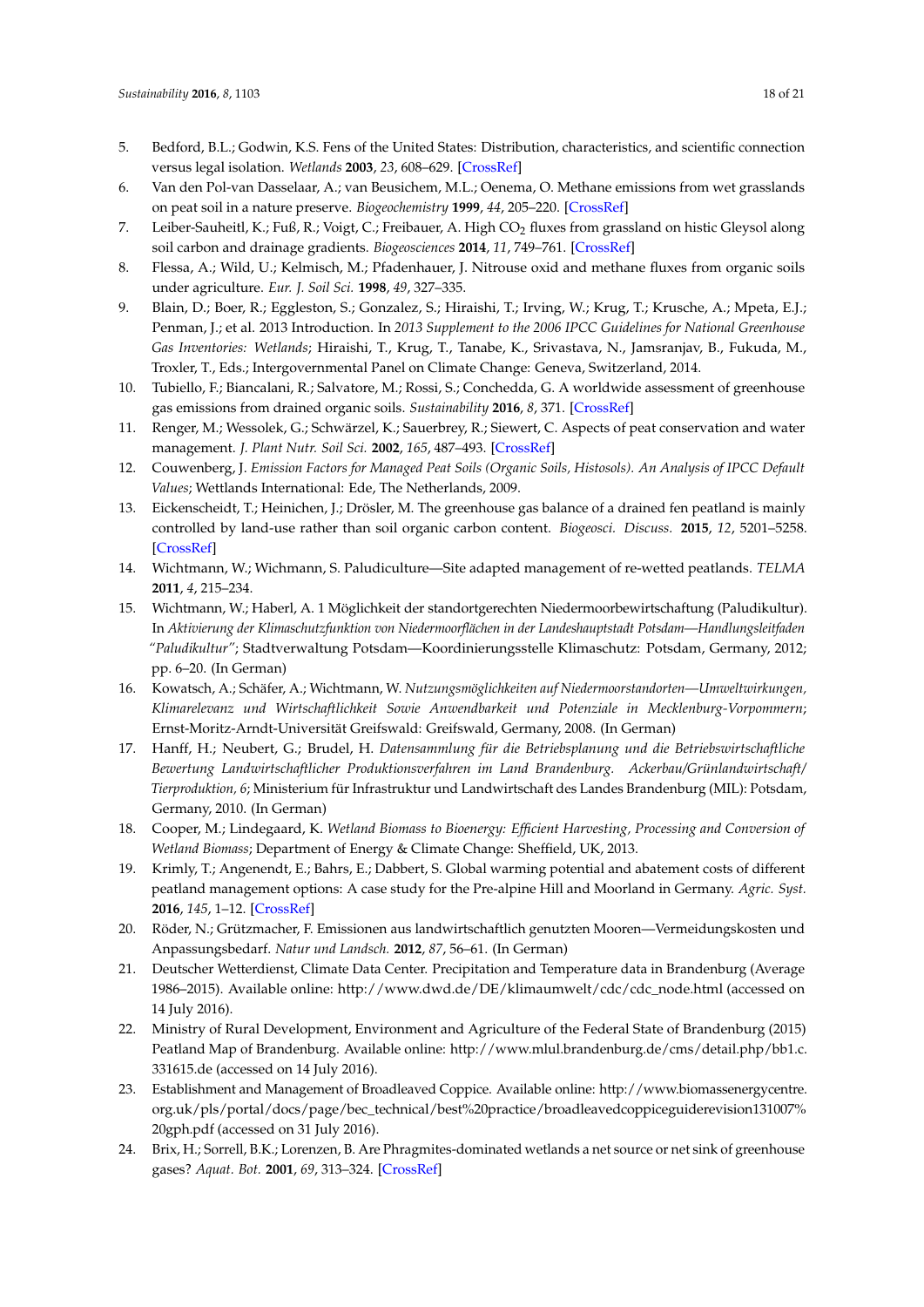- <span id="page-18-0"></span>25. Tanneberger, F.; Gatkowski, D.; Krogulec, J. 10.5 Poland—Paludiculture for biodiversity and peatland protection. In *Paludiculture—Productive Use of Wet Peatlands Climate Protection—Biodiversity—Regional Economic Benefits*; Wichtmann, W., Schröder, C., Joosten, H., Eds.; Schweizerbart Science Publishers: Stuttgart, Germany, 2016; pp. 207–211.
- <span id="page-18-1"></span>26. Allen, V.G.; Batello, C.; Berretta, E.J.; Hodgson, J.; Kothmann, M.; Li, X.; McIvor, J.; Milne, J.; Morris, C.; Peeters, A.; et al. An international terminology for grazing lands and grazing animals. *Grass Forage Sci.* **2011**, *66*, 2–28. [\[CrossRef\]](http://dx.doi.org/10.1111/j.1365-2494.2010.00780.x)
- <span id="page-18-2"></span>27. Tölle, R.; Prochnow, A.; Kraschinski, S. Measuring techniques for the assessment of the trafficability of fen grasslands. *Agrartech. Forsch.* **2000**, *55*, 218–219.
- <span id="page-18-3"></span>28. Elsgaard, L.; Görresa, C.M.; Hoffmann, C.C.; Blicher-Mathiesen, G.; Schelde, K.; Petersen, S.O. Net ecosystem exchange of CO<sub>2</sub> and carbon balance for eight temperate organic soils under agricultural management. *Agric. Ecosyst. Environ.* **2012**, *162*, 52–67. [\[CrossRef\]](http://dx.doi.org/10.1016/j.agee.2012.09.001)
- 29. Schrier-Uijl, A.P.; Kroon, P.S.; Leffelaar, P.A.; van Huissteden, J.C.; Berendse, F.; Veenendaal, E.M. Methane emissions in two drained peat agro-ecosystems with high and low agricultural intensity. *Plant Soil* **2010**, *329*, 509–520. [\[CrossRef\]](http://dx.doi.org/10.1007/s11104-009-0180-1)
- <span id="page-18-4"></span>30. Veenendaal, E.M.; Kolle, O.; Leffelaar, P.A.; Schrier-Uijl, A.P.; van Huissteden, J.; van Walsem, J.; Möller, F.; Berendse, F. CO<sub>2</sub> exchange and Carbon balance in two grassland sites on eutrophic drained peat soils. *Biogeosci. Discuss.* **2007**, *4*, 1633–1671. [\[CrossRef\]](http://dx.doi.org/10.5194/bgd-4-1633-2007)
- <span id="page-18-5"></span>31. Schrier-Uijl, A.P.; Kroon, P.S.; Hendriks, D.M.D.; Hensen, A.; van Huissteden, J.; Berendse, F.; Veenendaal, E.M. Agricultural peatlands: Towards a greenhouse gas sink—A synthesis of a Dutch landscape study. *Biogeosciences* **2014**, *11*, 4559–4576. [\[CrossRef\]](http://dx.doi.org/10.5194/bg-11-4559-2014)
- <span id="page-18-6"></span>32. Prochnow, A.; Kraschinski, S.; Tölle, R.; Hahn, J. Classes of load-input for agricultural machinery working on fen grasslands. *Agrartech. Forsch.* **1999**, *5*, 26–36. (In German)
- <span id="page-18-20"></span><span id="page-18-7"></span>33. Käding, H.; Kaiser, T.; Werner, A. Model for calculating grassland yields and forage quality in North-East Germany on the basis of site and management characteristics. *Arch. Agron. Soil Sci.* **2005**, *51*, 417–431. [\[CrossRef\]](http://dx.doi.org/10.1080/03650340500078263)
- <span id="page-18-8"></span>34. Statistical Office for Berlin-Brandenburg. *2013 Höhere Pachtpreise und Weniger Gepachtete Fläche in Brandenburg*; Press Release No. 42; Amt für Statistik Berlin-Brandenburg: Potsdam, Germany, 2014. (In German)
- <span id="page-18-9"></span>35. Municipality Memorandum of Möllenhagen on Drainage Fees. Available online: [http://www.amt-penzliner](http://www.amt-penzliner-land.de/media/custom/2225_152_1.PDF?1366622112)[land.de/media/custom/2225\\_152\\_1.PDF?1366622112](http://www.amt-penzliner-land.de/media/custom/2225_152_1.PDF?1366622112) (accessed on 27 July 2016).
- <span id="page-18-19"></span><span id="page-18-10"></span>36. Kuratorium für Technik und Bauwesen in der Landwirtschaft e.V. *Faustzahlen für die Landwirtschaft—14. Auflage*; KTBL: Darmstadt, Germany, 2009. (In German)
- <span id="page-18-11"></span>37. The German Farmers' Association. Agricultural Subsidies—CAP Subsidy Estimator for Farmers until 2019—Direct Payments of Coming Years Calculated. Available online: [http://www.bauernverband.de/](http://www.bauernverband.de/praemienschaetzer) [praemienschaetzer](http://www.bauernverband.de/praemienschaetzer) (accessed on 26 July 2016).
- <span id="page-18-12"></span>38. State Office for Environment. Peat-Conservation Payments. AUKM Peat-Conservation Weir. Available online: <http://www.lfu.brandenburg.de/cms/detail.php/bb1.c.427130.de> (accessed on 26 July 2016).
- <span id="page-18-13"></span>39. Hanff, H.; Lau, H. *Datensammlung für die Betriebsplanung und die Betriebswirtschaftliche Bewertung Landwirtschaftlicher Produktionsverfahren im Land Brandenburg. Ackerbau/Grünlandwirtschaft/Tierproduktion, 7*; Ministerium für Infrastruktur und Landwirtschaft des Landes Brandenburg (MIL): Potsdam, Germany, 2016. (In German)
- <span id="page-18-15"></span><span id="page-18-14"></span>40. Schlegel & Co. Gartenprodukte GmbH (Basel, Switzerland). Personal communication, 2016.
- 41. Couwenberg, J.; Thiele, A.; Tanneberger, F.; Augustin, J.; Bärisch, S.; Dubovik, D.; Liashchynskaya, N.; Michaelis, D.; Minke, M.; di Skuratovich, A.; et al. Assessing greenhouse gas emissions from peatlands using vegetation as a proxy. *Hydrobiologia* **2011**, *674*, 67–89. [\[CrossRef\]](http://dx.doi.org/10.1007/s10750-011-0729-x)
- <span id="page-18-17"></span><span id="page-18-16"></span>42. Singh, S.P.; Deshpande, J.V. Break-even point. *Econ. Polit. Wkly.* **2016**, *48*, 123–128.
- 43. Hytönen, J. Effects of wood, peat and coal ash fertilization on Scots pine foliar nutrient concentrations and growth on afforested former agricultural peat soils. *Silva Fenn.* **2003**, *37*, 219–234. [\[CrossRef\]](http://dx.doi.org/10.14214/sf.503)
- <span id="page-18-18"></span>44. Svoboda, N.; Taube, R.; Wienforth, B.; Kluß, C.; Kage, H.; Herrmann, A. Nitrogen leaching losses after biogas residue application to maize. *Soil Tillage Res.* **2013**, *130*, 69–80. [\[CrossRef\]](http://dx.doi.org/10.1016/j.still.2013.02.006)
- 45. Timmermann, T. 3.2.1. Biomasse- und Standortkatalog (Standortpotenziale). In *Bericht zum Forschungs-und Entwicklungsprojekt Energiebiomasse aus Niedermooren (ENIM)*; Wichmann, S., Wichtmann, W., Eds.; Universität Greifswald: Greifswald, Germany, 2009; pp. 37–48. (In German)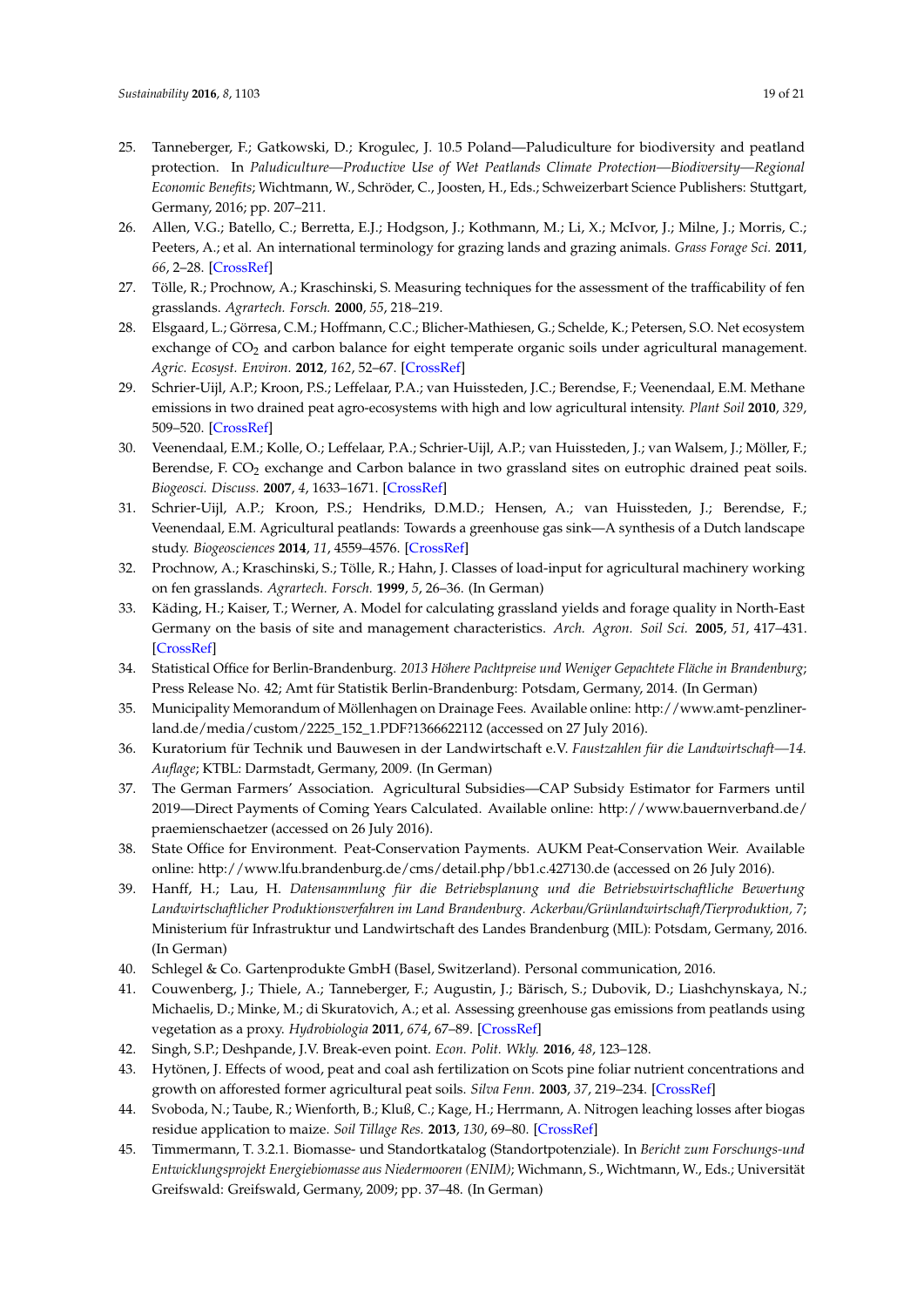- <span id="page-19-0"></span>46. Historical EU Price Serie of COW's RAW MILK in EURO/100 kg. Regulation (EC) No 479/2010 Article 2. Raw Milk Price in Germany: Average Price of June 2015—May 2016. Available online: [http://www.ec.europa.](http://www.ec.europa.eu/agriculture/market-observatory/milk/pdf/eu-historical-price-series_en.xls) [eu/agriculture/market-observatory/milk/pdf/eu-historical-price-series\\_en.xls](http://www.ec.europa.eu/agriculture/market-observatory/milk/pdf/eu-historical-price-series_en.xls) (accessed on 27 July 2016).
- <span id="page-19-1"></span>47. FAOSTAT Online Database. Producer Price of Beef in Germany. Average Price of 2009–2013. Available online: <http://www.faostat3.fao.org/download/P/PP/E> (accessed on 27 July 2016).
- <span id="page-19-2"></span>48. Deutscher Bundestag. *Gesetz für den Ausbau erneuerbarer Energien (Erneuerbare-Energien-Gesetz—EEG 2014) EEG*; Paragraph § 44 Biomass; Federal Ministry of Justice and Consumer Protection: Berlin, Germany. (In German)
- <span id="page-19-3"></span>49. Naegele, H.J.; Lemmer, A.; Oechsner, H.; Jungbluth, T. Electric energy consumption of the full scale research biogas plant "Unterer Lindenhof": Results of long-term and full detail measurements. *Energies* **2012**, *5*, 5198–5214. [\[CrossRef\]](http://dx.doi.org/10.3390/en5125198)
- <span id="page-19-4"></span>50. Amon, T.; Amon, B.; Kryvoruchko, V.; Zollitsch, W.; Mayer, K.; Gruber, L. Biogas production from maize and dairy cattle manure—Influence of biomass composition on the methane yield. *Agric. Ecosyst. Environ.* **2007**, *118*, 173–182. [\[CrossRef\]](http://dx.doi.org/10.1016/j.agee.2006.05.007)
- <span id="page-19-5"></span>51. Meyer-Aurich, A.; Lochmann, Y.; Klauss, H.; Prochnow, A. Comparative advantage of maize- and grass-silage based feedstock for biogas production with respect to greenhouse gas mitigation. *Sustainability* **2016**, *8*, 1–14. [\[CrossRef\]](http://dx.doi.org/10.3390/su8070617)
- <span id="page-19-6"></span>52. Miranda, N.D.; Granell, R.; Tuomisto, H.L.; McCulloch, M.D. Meta-analysis of methane yields from anaerobic digestion of dairy cattle manure. *Biomass Bioenergy* **2016**, *86*, 65–75. [\[CrossRef\]](http://dx.doi.org/10.1016/j.biombioe.2016.01.012)
- <span id="page-19-7"></span>53. Tufvesson, L.M.; Lantz, M.; Börjesson, P. Environmental performance of biogas produced from industrial residues including competition with animal feed—Life-cycle calculations according to different methodologies and standards. *J. Clean. Prod.* **2013**, *53*, 214–223. [\[CrossRef\]](http://dx.doi.org/10.1016/j.jclepro.2013.04.005)
- <span id="page-19-8"></span>54. Budde, J.; Prochnow, A.; Plöchl, M.; Suárez Quiñones, T.; Heiermann, M. Energy balance, greenhouse gas emissions, and profitability of thermobarical pretreatment of cattle waste in anaerobic digestion. *Waste Manag.* **2016**, *49*, 390–410. [\[CrossRef\]](http://dx.doi.org/10.1016/j.wasman.2015.12.003) [\[PubMed\]](http://www.ncbi.nlm.nih.gov/pubmed/26709050)
- <span id="page-19-9"></span>55. Blokhina, Y.; Prochnow, A.; Plöchl, M.; Luckhaus, C.; Heiermann, M. Concepts and profitability of biogas production from landscape management grass. *Bioresour. Technol.* **2011**, *102*, 2086–2092. [\[CrossRef\]](http://dx.doi.org/10.1016/j.biortech.2010.08.002) [\[PubMed\]](http://www.ncbi.nlm.nih.gov/pubmed/20801018)
- <span id="page-19-10"></span>56. Hartmann, H. Produktion, Bereitstellung und Eigenschaften biogener Festbrennstoffe. In *Leitfaden Bioenergie Planung, Betrieb und Wirtschaftlichkeit von Bioenergieanlagen*; Eltrop, L., Raab, K., Hartmann, H., Schneider, S., Schrüder, G., Fischer, J., Jahraus, B., Heinrich, P., Eds.; Fachagentur Nachwachsende Rohstoffe e. V.: Gülzow, Germany, 2000; pp. 52–89. (In German)
- <span id="page-19-11"></span>57. Fritsche, U.; Rausch, L.; Simon, K.-H. *Umweltwirkungsanalyse von Energiesystemen: Gesamt-Emissions-Modell Integrierter Systeme (GEMIS) Endbericht*; Öko-Institut, Büro Darmstadt: Darmstadt, Germany, 1989; pp. 113–161. (In German)
- <span id="page-19-12"></span>58. Hinge, J. *Heating and Cooling with Biomass—Change of the Heating System on a Danish Pig Farm*; EUBIONET III: Jyväskylä, Finland, 2010.
- <span id="page-19-13"></span>59. Schaubach, K.; Zeymer, M. *Basisinformationen für eine Nachhaltige Nutzung von Landwirtschaftlichen Reststoffen zur Bioenergiebereitstellung, 13*; 7 Technisch-ökonomische Analyse der Gesamtkonzepte; Deutsches Biomasseforschungszentrum: Leipzig, Germany, 2012; pp. 100–128. (In German)
- <span id="page-19-14"></span>60. Federal Ministry of Food and Agriculture. Implementation of EU Agricultural Reforms in Germany. Available online: [http://www.bmel.de/SharedDocs/Downloads/Broschueren/UmsetzungGAPinD.pdf;](http://www.bmel.de/SharedDocs/Downloads/Broschueren/UmsetzungGAPinD.pdf;jsessionid=B32510459EAC3D29EA56680229242E35.2_cid367?__blob=publicationFile) [jsessionid=B32510459EAC3D29EA56680229242E35.2\\_cid367?\\_\\_blob=publicationFile](http://www.bmel.de/SharedDocs/Downloads/Broschueren/UmsetzungGAPinD.pdf;jsessionid=B32510459EAC3D29EA56680229242E35.2_cid367?__blob=publicationFile) (accessed on 27 July 2016).
- <span id="page-19-15"></span>61. European Commission. Renewable Energy. Available online: [https://www.ec.europa.eu/energy/en/](https://www.ec.europa.eu/energy/en/topics/renewable-energy) [topics/renewable-energy](https://www.ec.europa.eu/energy/en/topics/renewable-energy) (accessed on 20 July 2016).
- <span id="page-19-16"></span>62. FAOSTAT Online Database. Producer Price of Milk in Germany. Average Price of 2010–2014. Available online: <http://www.faostat3.fao.org/download/P/PP/E> (accessed on 27 July 2016).
- <span id="page-19-17"></span>63. Réquillart, V.; Bouamra-Mechemache, Z.; Jongeneel, R.; Penel, C. *Economic Analysis of the Effects of the Expiry of the EU Milk Quota System*; Final Report; Institut d'economie Industrielle: Brussels, Belgium, 2008.
- <span id="page-19-18"></span>64. Jongeneel, R.; van Berkum, S. *What Will Happen after the EU Milk Quota System Expires in 2015? An Assessment of the Dutch Dairy Sector*; LEI Wageningen UR: Wageningen, The Netherlands, 2015.
- <span id="page-19-19"></span>65. Hansen, B.G. An analysis of past world market prices of feed and milk and predictions for the future. *Agribusiness* **2016**. [\[CrossRef\]](http://dx.doi.org/10.1002/agr.21474)